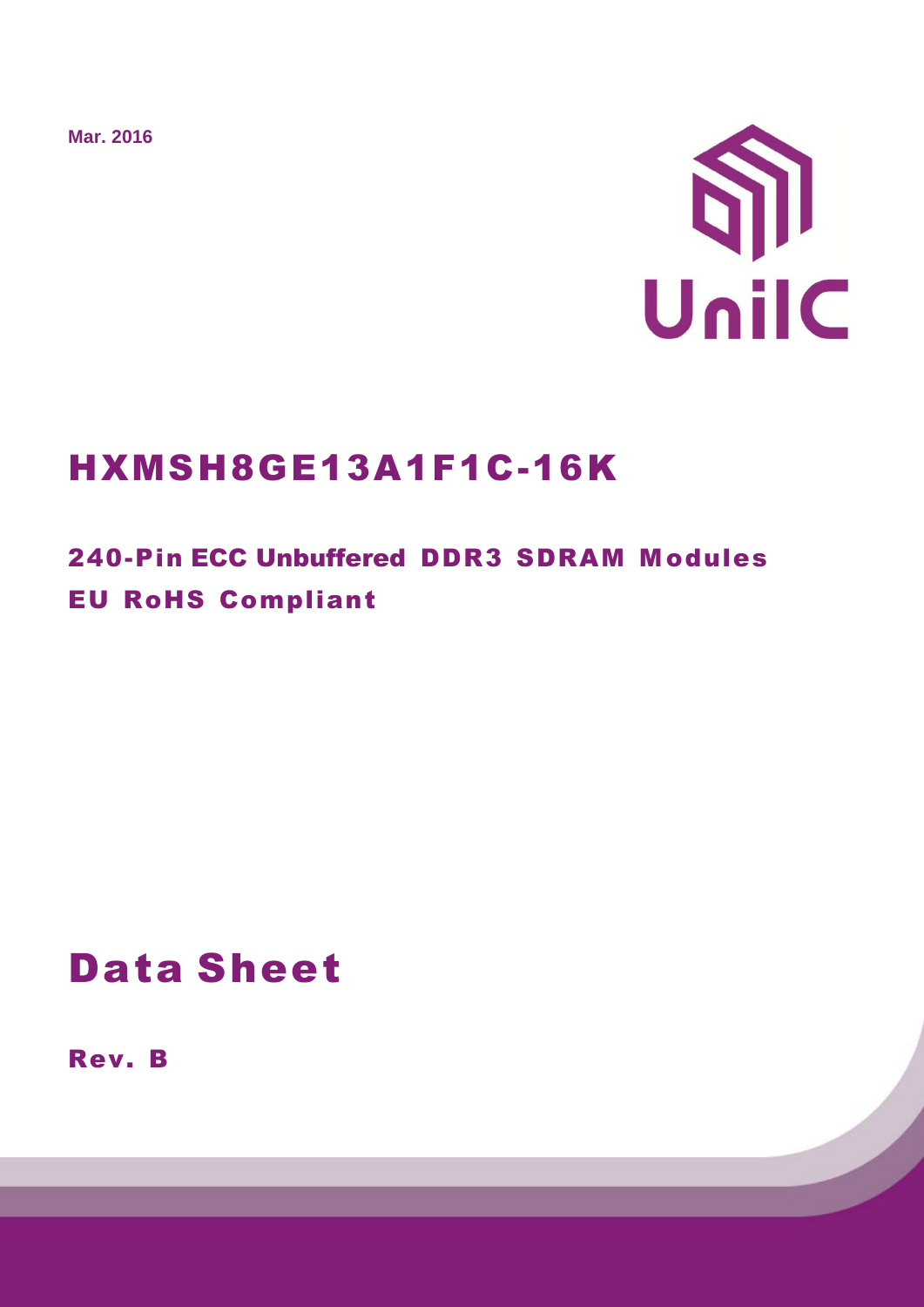

| <b>Revision History</b> |                 |                                                     |  |  |  |  |  |
|-------------------------|-----------------|-----------------------------------------------------|--|--|--|--|--|
| <b>Date</b>             | <b>Revision</b> | <b>Subjects (major changes since last revision)</b> |  |  |  |  |  |
| 2013-08-01              |                 | Initial Release                                     |  |  |  |  |  |
| 2016-03-01              | В               | Change to UniIC Format<br>Format Review (2020-05)   |  |  |  |  |  |

### **We Listen to Your Comments**

Any information within this document that you feel is wrong, unclear or missing at all? Your feedback will help us to continuously improve the quality of this document. Please send your proposal (including a reference to this document) to: **[info@unisemicon.com](mailto:info@unisemicon.com)**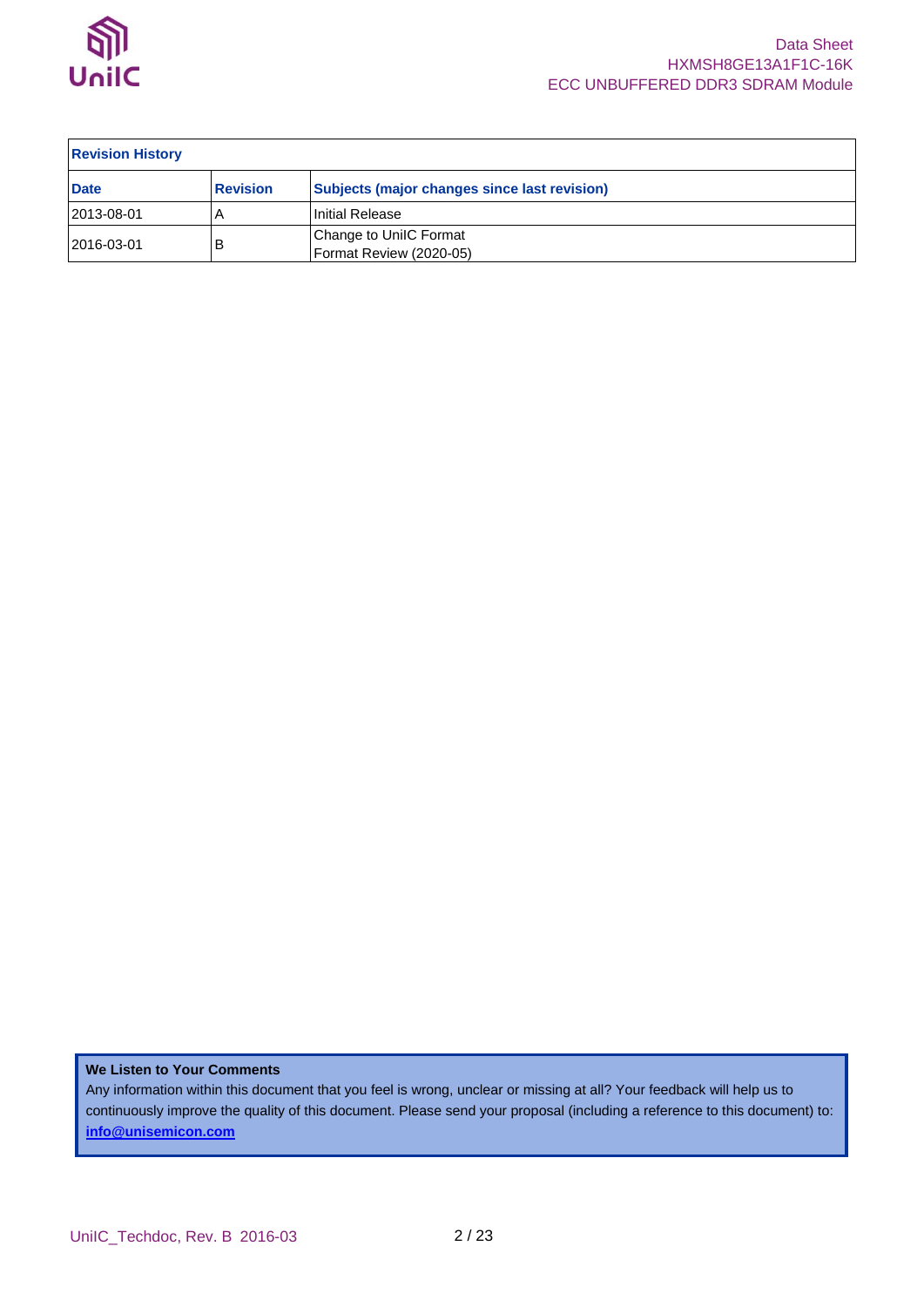

# <span id="page-2-0"></span>**Contents**

| 1              |     |  |
|----------------|-----|--|
|                | 1.1 |  |
|                | 1.2 |  |
| 2              |     |  |
|                | 2.1 |  |
| 3              |     |  |
|                | 3.1 |  |
|                | 3.2 |  |
| $\overline{4}$ |     |  |
|                | 4.1 |  |
|                | 4.2 |  |
|                | 4.3 |  |
|                | 4.4 |  |
|                | 4.5 |  |
| 5              |     |  |
|                |     |  |
|                |     |  |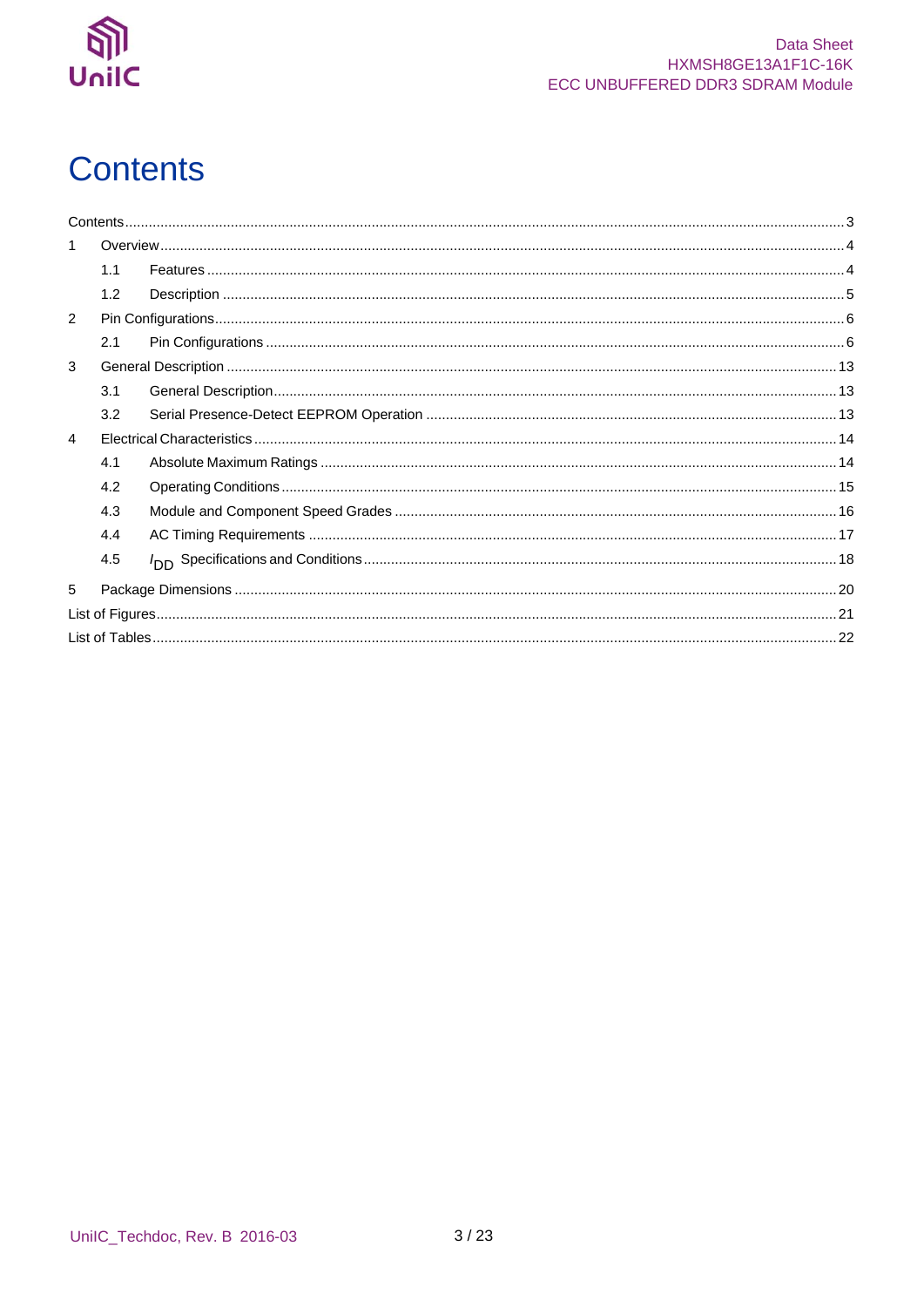

## <span id="page-3-0"></span>1 Overview

This chapter gives an overview of the 240-pin ECC Unbuffered DDR3 SDRAM modules product family and describes its main characteristics.

### <span id="page-3-1"></span>1.1 Features

- 240-Pin PC3-12800 ECC Unbuffered DDR3 SDRAM memory modules.
- Dual rank 1024M x 72 module organization, by 18 512M x 8 chips organization.
- 8GB Modules built with 4Gbit DDR3 SDRAMs in chipsize package FBGA-78 ball.
- Standard Double-Data-Rate-Three Synchronous DRAMs (DDR3 SDRAM) with a single  $+$  1.5 V ( $\pm$  0.075 V) power supply.
- All speed grades faster than DDR3-1600 complies with DDR3-1600 timing specifications.
- Programmable CAS Latencies (6, 7, 8, 9,10,11), Burst Length 8 (BL8), Burst Chop 4 (BC4).
- Auto Refresh (CBR) and Self Refresh.
- Auto Refresh for temperatures above 85 °C  $t_{REFI}$  = 3.9 μs.
- Programmable self refresh rate via MR2 setting.
- Programmable partial array refresh via MR2 settings.
- All inputs and outputs SSTL\_1.5 compatible.
- Off-Chip Driver Impedance Adjustment (OCD) and On-Die Termination (ODT).
- Serial Presence Detect with E<sup>2</sup>PROM.
- Unbuffered DIMM Dimensions (nominal): 30 mm high, 133 mm wide
- Based on standard reference layouts.

| <b>UnilC Speed Code</b>                      |                 |                  | $-16K$         | <b>Unit</b> | <b>Note</b> |
|----------------------------------------------|-----------------|------------------|----------------|-------------|-------------|
| <b>DRAM Speed Grade</b><br>DDR <sub>3</sub>  |                 |                  | $-1600$        |             |             |
| <b>Module Speed Grade</b><br>PC <sub>3</sub> |                 |                  | $-12800$       |             |             |
| <b>CAS-RCD-RP latencies</b>                  |                 |                  | $11 - 11 - 11$ | $t_{CK}$    |             |
| Max. Clock Frequency                         | CL <sub>8</sub> | $f_{\rm CK8}$    | 533            | <b>MHz</b>  |             |
|                                              | CL <sub>9</sub> | $f_{\rm CK9}$    | 667            | <b>MHz</b>  |             |
|                                              | CL10            | $J$ CK10         | 667            | <b>MHz</b>  |             |
|                                              | <b>CL11</b>     | $J$ CK11         | 800            | <b>MHz</b>  |             |
| Min. RAS-CAS-Delay                           |                 | $t_{\text{RCD}}$ | 13.125         | ns          |             |
| Min. Row Precharge Time<br>$t_{\sf RP}$      |                 | 13.125           | ns             |             |             |
| Min. Row Active Time<br>$t_{\text{RAS}}$     |                 | 35               | ns             |             |             |
| Min. Row Cycle Time                          |                 | $t_{\sf RC}$     | 48.125         | ns          |             |

### <span id="page-3-2"></span>**Table 1 - Module Performance Table**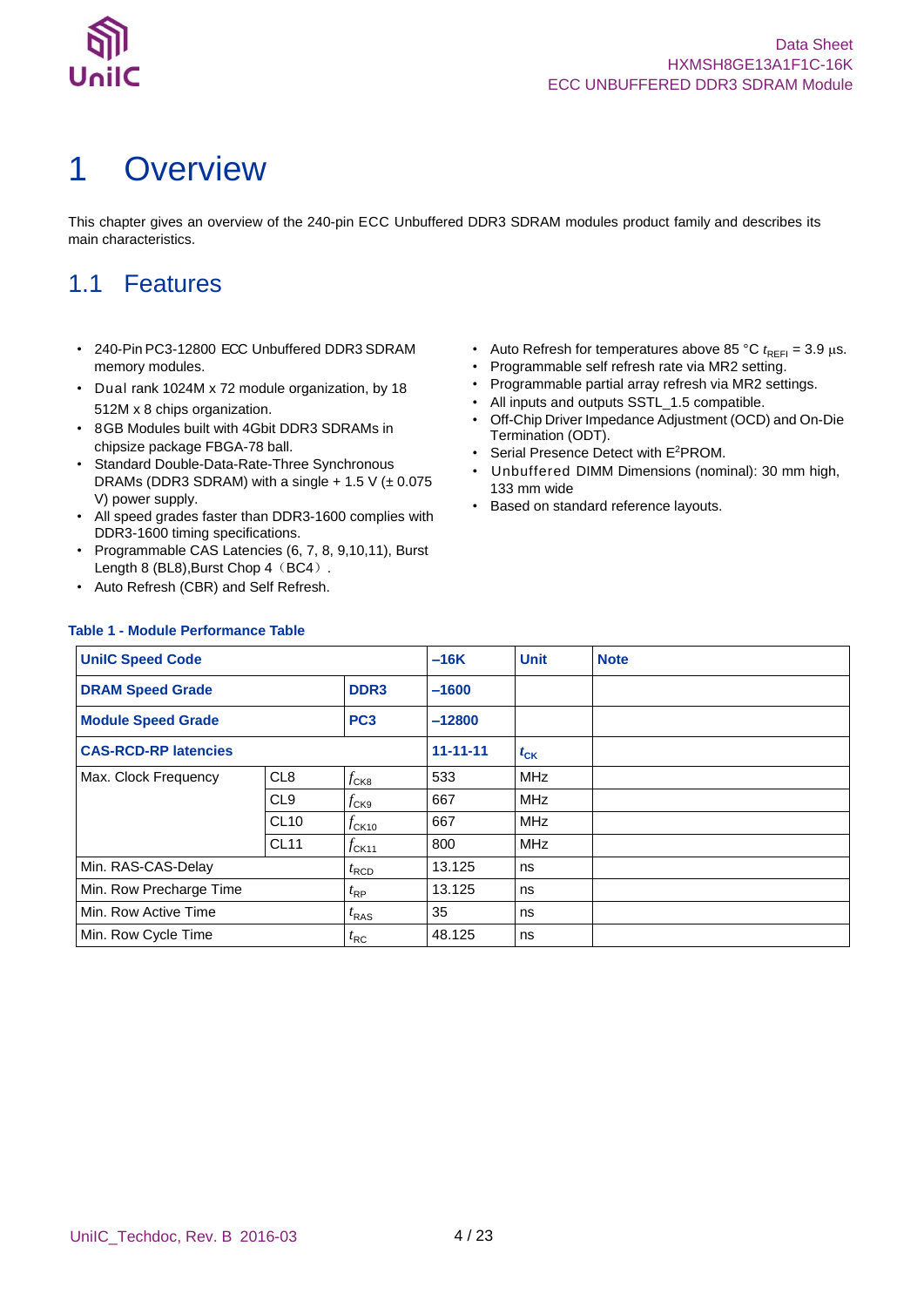

## <span id="page-4-0"></span>1.2 Description

The UniIC HXMSH8GE13A1F1C-16K module family are ECC Unbuffered DIMM modules with 30mm height based on DDR3 technology. DIMMs are available in 1024M ×72 (8GB) in organization and density, intended for mounting into 240-pin connector sockets.

The memory array is designed with 4 Gbit Double-Data- Rate-Three (DDR3) Synchronous DRAMs. Decoupling capacitors are mounted on the PCB board. The DIMMs feature serial presence detect based on a serial E<sup>2</sup>PROM device using the 2-pin I<sup>2</sup>C protocol. The first 128 bytes are programmed with configuration data and are write-protected; the second 128 bytes are available to the customer.

## green<br>Product

### <span id="page-4-1"></span>**Table 2 - Ordering Information**

| <b>Product Type</b> <sup>1)</sup> | Compliance Code <sup>2)</sup>  | <b>Description</b> | <b>SDRAM Technology</b> |
|-----------------------------------|--------------------------------|--------------------|-------------------------|
| $PC3-12800(11-11-11)$             |                                |                    |                         |
| HXMSH8GE13A1F1C-16K               | I8GB 2R × 8 PC3-12800-11-11-11 | 2 Ranks            | 4Gbit $(\times 8)$      |

1) For detailed information regarding Product Type of UniIC please see chapter "Product Type Nomenclature" of this data sheet. 2) The Compliance Code is printed on the module label and describes the speed grade, for example "PC3–12800-11-11-11" where

12800means DIMM modules with 12.8 GB/sec Module Bandwidth and "11-11-11" means Column Address Strobe (CAS) latency=11, Row Column Delay (RCD) latency = 11 and Row Precharge (RP) latency = 11.

### <span id="page-4-2"></span>**Table 3 - Address Format**

| <b>DIMM</b><br><b>Density</b> | <b>Module</b><br><b>Organization</b> | <b>Memory</b><br><b>Ranks</b> | ECC/<br>Non-ECC | # of SDRAMs | # of row/bank/column bits |
|-------------------------------|--------------------------------------|-------------------------------|-----------------|-------------|---------------------------|
| 8GB                           | 1024M $\times$ 72                    |                               | ECC             | 18          | 16/3/10                   |

#### <span id="page-4-3"></span>**Table 4 - Components on Modules**

| <b>DRAM Components</b> <sup><math>1)2)</math></sup> | <b>DRAM Density</b> | <b>DRAM Organization</b> |
|-----------------------------------------------------|---------------------|--------------------------|
| HXB15H4G800AF-13K                                   | 4Gbit               | $1512M \times 8$         |

1) Green Product

2) For a detailed description of all functionalities of the DRAM components on these modules see the component data sheet.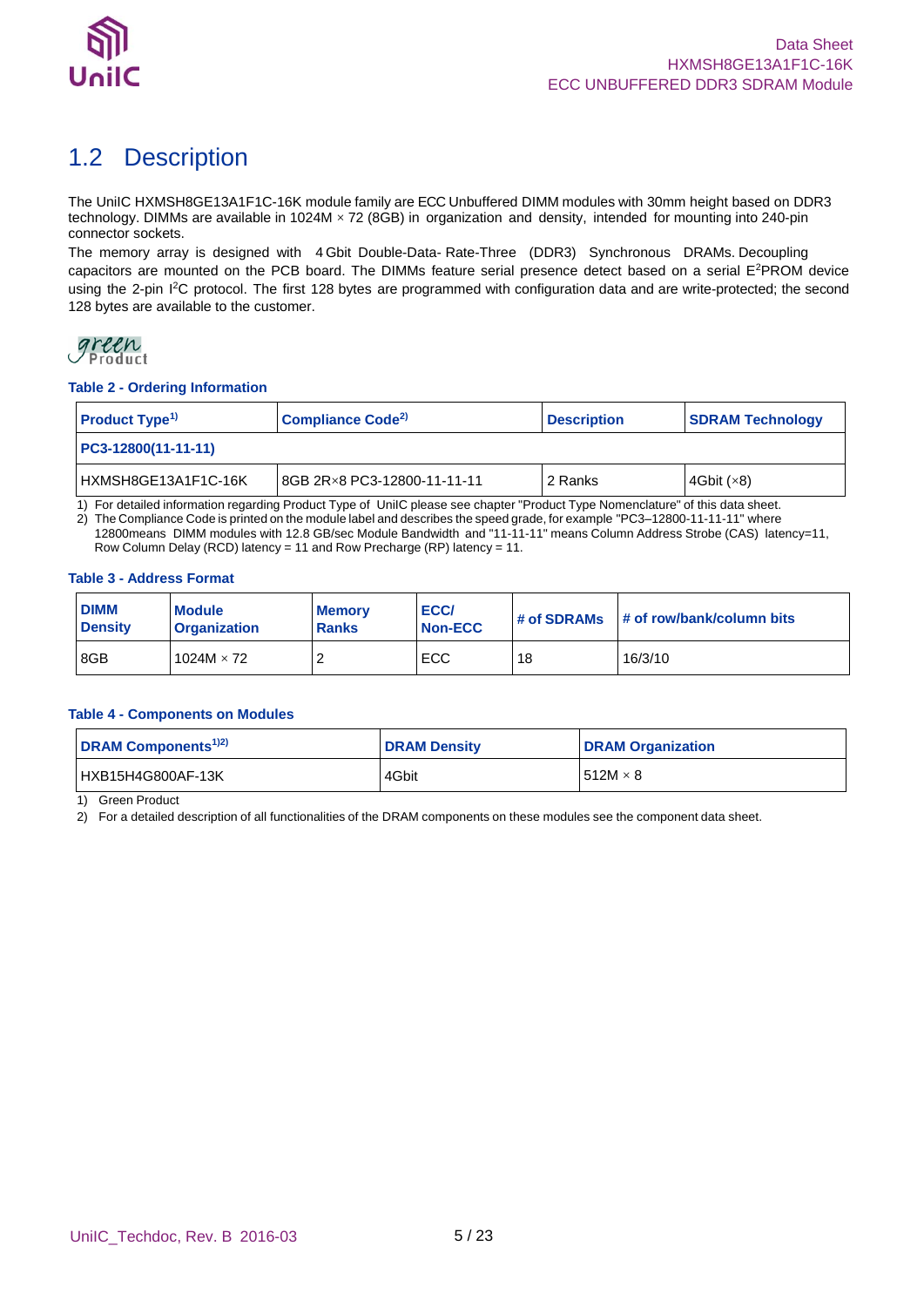

# <span id="page-5-0"></span>2 Pin Configurations

### <span id="page-5-1"></span>2.1 Pin Configurations

The pin configuration of the 240-Pin ECC Unbuffered DDR3 SDRAM DIMM is listed by function in **[Table 5](#page-5-2)** (240 pins). The abbreviations used in columns Pin Type and Buffer Type are explained in **[Table 6](#page-10-0)** and **[Table 7](#page-10-1)** respectively. The Pin numbering is depicted in **[Table 8.](#page-11-0)**

### <span id="page-5-2"></span>**Table 5 - Pin Configuration of U-DIMM**

| Pin No.                | <b>Name</b>          | Pin<br><b>Type</b> | <b>Buffer</b><br><b>Type</b> | <b>Function</b>                                                                                                                                                                                                                                                                                                                                                               |
|------------------------|----------------------|--------------------|------------------------------|-------------------------------------------------------------------------------------------------------------------------------------------------------------------------------------------------------------------------------------------------------------------------------------------------------------------------------------------------------------------------------|
| <b>Clock Signals</b>   |                      |                    |                              |                                                                                                                                                                                                                                                                                                                                                                               |
| 184                    | CK <sub>0</sub>      | T                  | <b>SSTL</b>                  | <b>Clock Signals CK0-1, Complement Clock Signals</b>                                                                                                                                                                                                                                                                                                                          |
| 185                    | bCK0                 | T                  | <b>SSTL</b>                  | $bCK0-1$<br>The system clock inputs. All address and command lines                                                                                                                                                                                                                                                                                                            |
| 63                     | CK <sub>1</sub>      | $\mathbf{I}$       | <b>SSTL</b>                  | are sampled on the cross point of the rising edge of CK and<br>the falling edge of bCK. A Delay Locked Loop (DLL) circuit                                                                                                                                                                                                                                                     |
| 64                     | bCK1                 | L                  | <b>SSTL</b>                  | is driven from the clock inputs and output timing for read<br>operations is synchronized to the input clock.                                                                                                                                                                                                                                                                  |
| 50                     | CKE0                 | $\overline{1}$     | <b>SSTL</b>                  | <b>Clock Enable Rank 1:0</b>                                                                                                                                                                                                                                                                                                                                                  |
| 169                    | CKE1                 | T                  | <b>SSTL</b>                  | Activates the DDR3 SDRAM CK signal when HIGH and<br>deactivates the CK signal when LOW. By deactivating the<br>clocks, CKE LOW initiates the Power Down Mode or the<br>Self Refresh Mode.<br>Note: 2 Ranks module                                                                                                                                                             |
| <b>NC</b><br><b>NC</b> | <b>Not Connected</b> |                    |                              |                                                                                                                                                                                                                                                                                                                                                                               |
| <b>Control Signals</b> |                      |                    |                              |                                                                                                                                                                                                                                                                                                                                                                               |
| 193                    | bS <sub>0</sub>      | T                  | <b>SSTL</b>                  | <b>Chip Select Rank 1:0</b>                                                                                                                                                                                                                                                                                                                                                   |
| 76                     | bS1                  | T                  | <b>SSTL</b>                  | Enables the associated DDR3 SDRAM command decoder<br>when LOW and disables the command decoder when<br>HIGH. When the command decoder is disabled, new<br>commands are ignored but previous operations continue.<br>Rank 0 is selected by bS0; Rank 1 is selected by bS1.<br>Rank 2 is selected by bS2; Rank 3 is selected by bS3.<br>Ranks are also called "Physical banks". |
| 192                    | bRAS                 | ı                  | <b>SSTL</b>                  | <b>Row Address Strobe</b><br>When sampled at the cross point of the rising edge of CK,<br>and falling edge of bCK, bRAS, bCAS and bWE define<br>the operation to be executed by the SDRAM.                                                                                                                                                                                    |
| 74                     | bCAS                 | ı                  | <b>SSTL</b>                  | <b>Column Address Strobe</b>                                                                                                                                                                                                                                                                                                                                                  |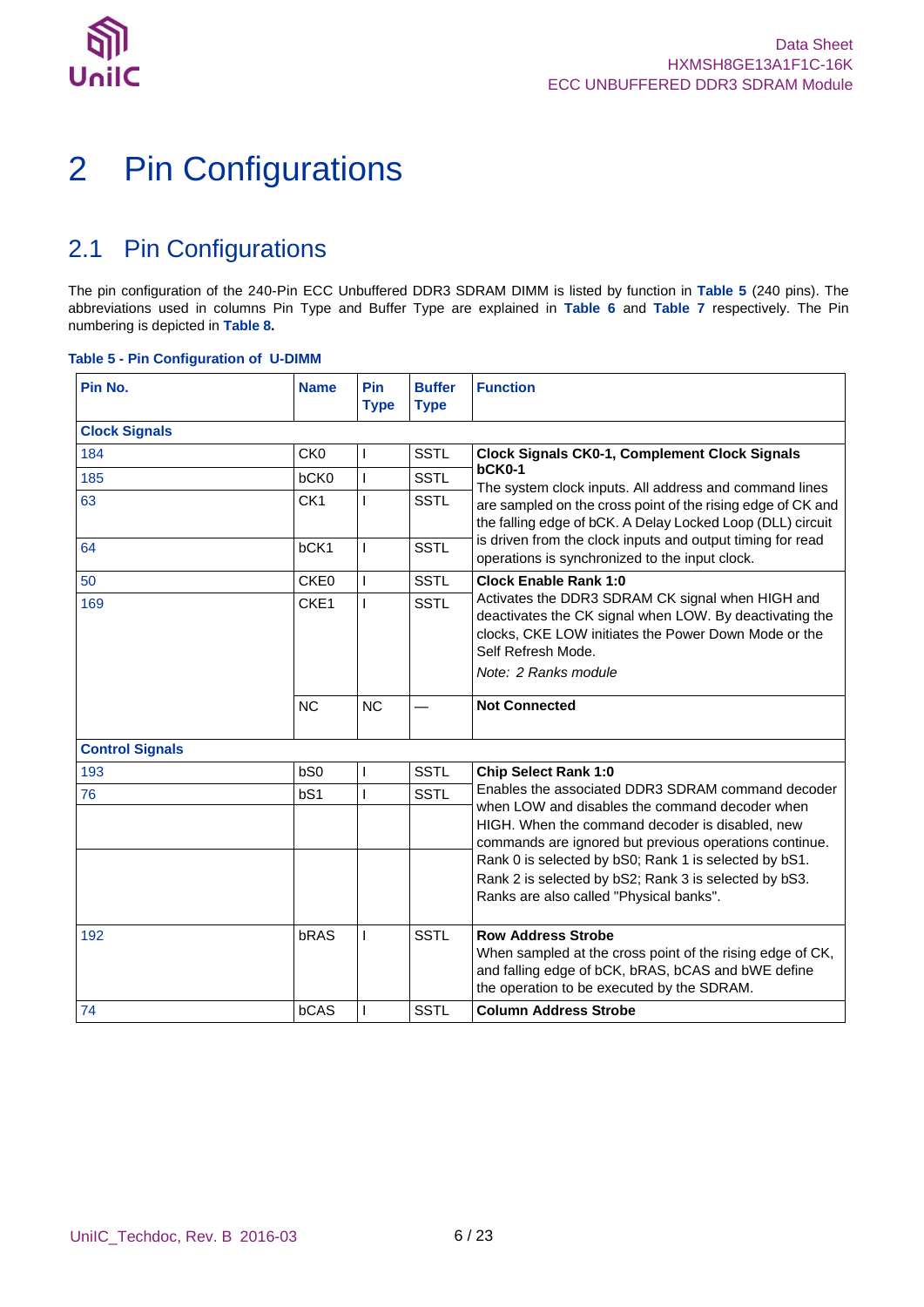

| Pin No.                 | <b>Name</b>     | Pin<br><b>Type</b>      | <b>Buffer</b><br><b>Type</b> | <b>Function</b>                                                                                                             |
|-------------------------|-----------------|-------------------------|------------------------------|-----------------------------------------------------------------------------------------------------------------------------|
| 73                      | bWE             | L                       | <b>SSTL</b>                  | <b>Write Enable</b>                                                                                                         |
| 168                     | bRESET          | $\mathbf{I}$            | <b>SSTL</b>                  | Reset                                                                                                                       |
| <b>Address Signals</b>  |                 |                         |                              |                                                                                                                             |
| 71                      | BA0             | $\mathbf{I}$            | <b>SSTL</b>                  | <b>Bank Address Bus 2:0</b>                                                                                                 |
| 190                     | BA <sub>1</sub> | T                       | <b>SSTL</b>                  | Selects which DDR3 SDRAM internal bank of four or eight<br>is activated.                                                    |
| 52                      | BA <sub>2</sub> | T                       | <b>SSTL</b>                  |                                                                                                                             |
| 188                     | A <sub>0</sub>  | $\mathbf{I}$            | <b>SSTL</b>                  | <b>Address Bus 11:0</b>                                                                                                     |
| 181                     | A <sub>1</sub>  | $\mathbf{I}$            | <b>SSTL</b>                  | During a Bank Activate command cycle, defines the row                                                                       |
| 61                      | A2              | $\mathbf{I}$            | <b>SSTL</b>                  | address when sampled at the cross-point of the rising edge<br>of CK and falling edge of bCK. During a Read or Write         |
| 180                     | A3              | $\mathbf{I}$            | <b>SSTL</b>                  | command cycle, defines the column address when sampled                                                                      |
| 59                      | A4              | L                       | <b>SSTL</b>                  | at the cross point of the rising edge of CK and falling edge                                                                |
| 58                      | A <sub>5</sub>  | $\mathbf{I}$            | <b>SSTL</b>                  | of bCK. In addition to the column address, AP is used to                                                                    |
| 178                     | A6              | T                       | <b>SSTL</b>                  | invoke autoprecharge operation at the end of the burst read<br>or write cycle. If AP is HIGH, autoprecharge is selected and |
| 56                      | A7              | $\mathbf{I}$            | <b>SSTL</b>                  | BA0-BAn defines the bank to be precharged. If AP is LOW,                                                                    |
| 177                     | A <sub>8</sub>  | $\mathbf{I}$            | <b>SSTL</b>                  | autoprecharge is disabled. During a Precharge command                                                                       |
| 175                     | A <sub>9</sub>  | $\mathbf{I}$            | <b>SSTL</b>                  | cycle, AP is used in conjunction with BA0-BAn to control                                                                    |
| 70                      | A10             | T                       | <b>SSTL</b>                  | which bank(s) to precharge. If AP is HIGH, all banks will be<br>precharged regardless of the state of BA0-BAn inputs. If AP |
|                         | <b>AP</b>       | $\mathbf{I}$            | <b>SSTL</b>                  | is LOW, then BA0-BAn are used to define which bank to                                                                       |
| 55                      | A11             | $\mathbf{I}$            | <b>SSTL</b>                  | precharge.                                                                                                                  |
| 174                     | A12             | $\mathbf{I}$            | <b>SSTL</b>                  | <b>Address Signal 12</b>                                                                                                    |
|                         |                 |                         |                              | Note: Module based on 256 Mbit or larger dies                                                                               |
| 196                     | A13             | $\mathsf{I}$            | <b>SSTL</b>                  | <b>Address Signal 13</b>                                                                                                    |
|                         |                 |                         |                              | Note: 1 Gbit based module                                                                                                   |
|                         | <b>NC</b>       | <b>NC</b>               |                              | <b>Not Connected</b>                                                                                                        |
|                         |                 |                         |                              | Note: Module based on 512 Mbit or smaller dies                                                                              |
| 172                     | A14             | $\mathbf{I}$            | <b>SSTL</b>                  | <b>Address Signal 14</b>                                                                                                    |
|                         |                 |                         |                              | Note: 2 Gbit based module                                                                                                   |
| 171                     | A15             | T                       | <b>SSTL</b>                  | <b>Address Signal 15</b>                                                                                                    |
|                         |                 |                         |                              | Note: 4 Gbit based module                                                                                                   |
| <b>Data Signals</b>     |                 |                         |                              |                                                                                                                             |
| $\mathbf{3}$            | DQ0             | I/O                     | <b>SSTL</b>                  | Data Bus 63:0                                                                                                               |
| $\overline{\mathbf{4}}$ | DQ1             | I/O                     | <b>SSTL</b>                  | Note: Data Input / Output pins                                                                                              |
| 9                       | DQ <sub>2</sub> | I/O                     | <b>SSTL</b>                  |                                                                                                                             |
| 10 <sup>1</sup>         | DQ3             | I/O                     | <b>SSTL</b>                  |                                                                                                                             |
| 122                     | DQ4             | I/O                     | <b>SSTL</b>                  |                                                                                                                             |
| 123                     | DQ5             | $\mathsf{I}/\mathsf{O}$ | <b>SSTL</b>                  |                                                                                                                             |
| 128                     | DQ6             | I/O                     | <b>SSTL</b>                  |                                                                                                                             |
| 129                     | DQ7             | $\mathsf{I}/\mathsf{O}$ | <b>SSTL</b>                  |                                                                                                                             |
| 12 <sub>2</sub>         | DQ8             | I/O                     | <b>SSTL</b>                  |                                                                                                                             |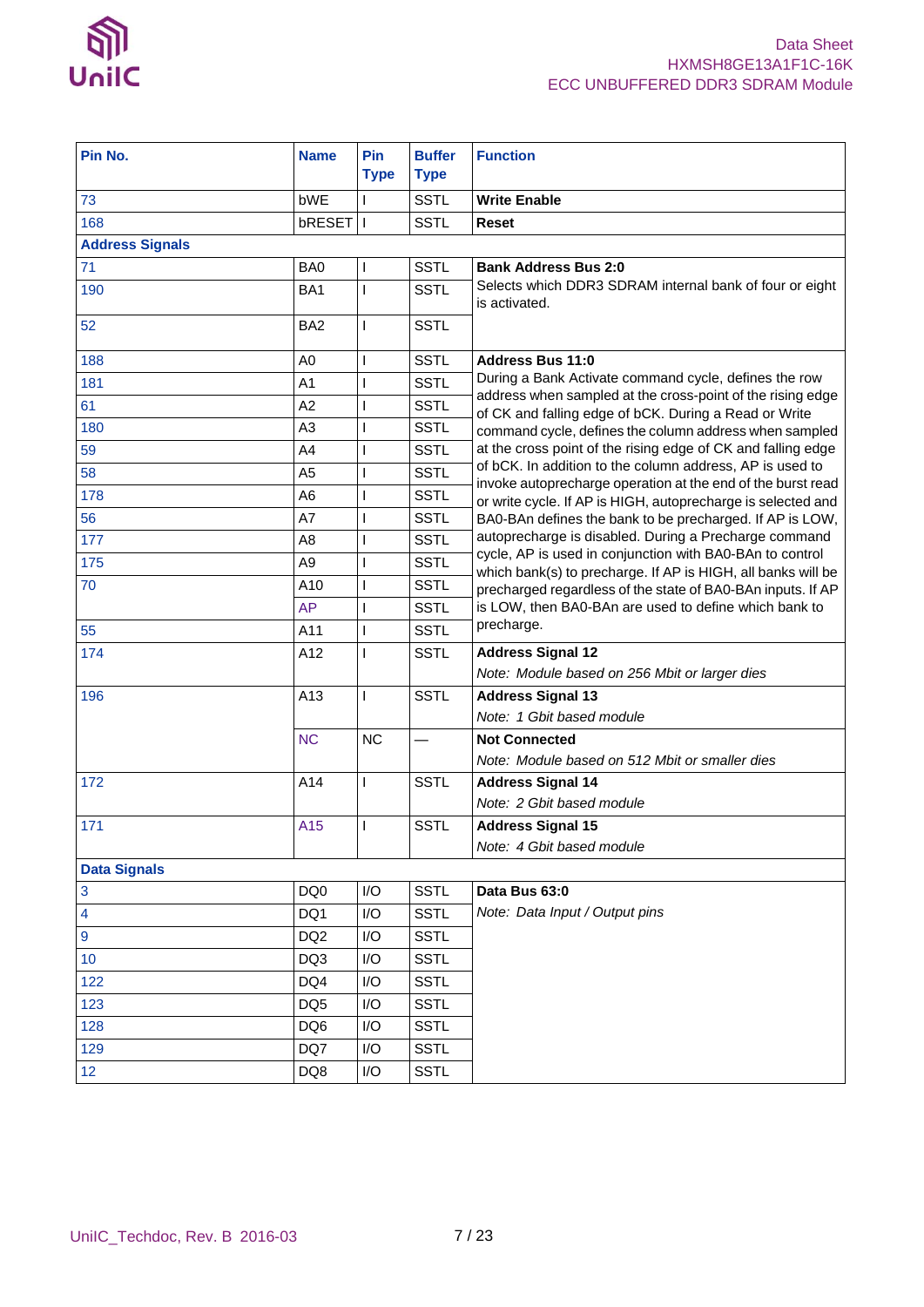

| Pin No. | <b>Name</b> | Pin<br><b>Type</b>      | <b>Buffer</b><br><b>Type</b> | <b>Function</b>                |
|---------|-------------|-------------------------|------------------------------|--------------------------------|
| 13      | DQ9         | $\mathsf{I}/\mathsf{O}$ | <b>SSTL</b>                  | Data Bus 63:0                  |
| 18      | DQ10        | I/O                     | <b>SSTL</b>                  | Note: Data Input / Output pins |
| 19      | DQ11        | I/O                     | <b>SSTL</b>                  |                                |
| 131     | DQ12        | I/O                     | <b>SSTL</b>                  |                                |
| 132     | DQ13        | I/O                     | <b>SSTL</b>                  |                                |
| 137     | DQ14        | I/O                     | <b>SSTL</b>                  |                                |
| 138     | DQ15        | I/O                     | <b>SSTL</b>                  |                                |
| 21      | DQ16        | I/O                     | <b>SSTL</b>                  |                                |
| 22      | DQ17        | I/O                     | <b>SSTL</b>                  |                                |
| 27      | DQ18        | I/O                     | <b>SSTL</b>                  |                                |
| 28      | DQ19        | I/O                     | <b>SSTL</b>                  |                                |
| 140     | DQ20        | I/O                     | <b>SSTL</b>                  |                                |
| 141     | DQ21        | I/O                     | <b>SSTL</b>                  |                                |
| 146     | DQ22        | I/O                     | <b>SSTL</b>                  |                                |
| 147     | DQ23        | I/O                     | <b>SSTL</b>                  |                                |
| 30      | DQ24        | I/O                     | <b>SSTL</b>                  |                                |
| 31      | DQ25        | I/O                     | <b>SSTL</b>                  |                                |
| 36      | DQ26        | I/O                     | <b>SSTL</b>                  |                                |
| 37      | DQ27        | I/O                     | <b>SSTL</b>                  |                                |
| 149     | DQ28        | I/O                     | <b>SSTL</b>                  |                                |
| 150     | DQ29        | I/O                     | <b>SSTL</b>                  |                                |
| 155     | DQ30        | I/O                     | <b>SSTL</b>                  |                                |
| 156     | DQ31        | I/O                     | <b>SSTL</b>                  |                                |
| 81      | DQ32        | I/O                     | <b>SSTL</b>                  |                                |
| 82      | DQ33        | I/O                     | <b>SSTL</b>                  |                                |
| 87      | DQ34        | I/O                     | <b>SSTL</b>                  |                                |
| 88      | DQ35        | I/O                     | <b>SSTL</b>                  |                                |
| 200     | DQ36        | I/O                     | <b>SSTL</b>                  |                                |
| 201     | DQ37        | I/O                     | <b>SSTL</b>                  |                                |
| 206     | DQ38        | I/O                     | <b>SSTL</b>                  |                                |
| 207     | DQ39        | I/O                     | SSTL                         |                                |
| 90      | DQ40        | I/O                     | <b>SSTL</b>                  |                                |
| 91      | DQ41        | I/O                     | <b>SSTL</b>                  |                                |
| 96      | DQ42        | I/O                     | <b>SSTL</b>                  |                                |
| 97      | DQ43        | I/O                     | SSTL                         |                                |
| 209     | DQ44        | I/O                     | <b>SSTL</b>                  |                                |
| 210     | <b>DQ45</b> | I/O                     | <b>SSTL</b>                  |                                |
| 215     | DQ46        | I/O                     | <b>SSTL</b>                  |                                |
| 216     | DQ47        | I/O                     | <b>SSTL</b>                  |                                |
| 99      | DQ48        | I/O                     | <b>SSTL</b>                  |                                |

| Pin No. | <b>Name</b> | Pin<br><b>Type</b>      | <b>Buffer</b><br><b>Type</b> | <b>Function</b>                |
|---------|-------------|-------------------------|------------------------------|--------------------------------|
| 100     | DQ49        | $\mathsf{I}/\mathsf{C}$ | <b>SSTL</b>                  | Data Bus 63:0                  |
| 105     | <b>DQ50</b> | 1/O                     | <b>SSTL</b>                  | Note: Data Input / Output pins |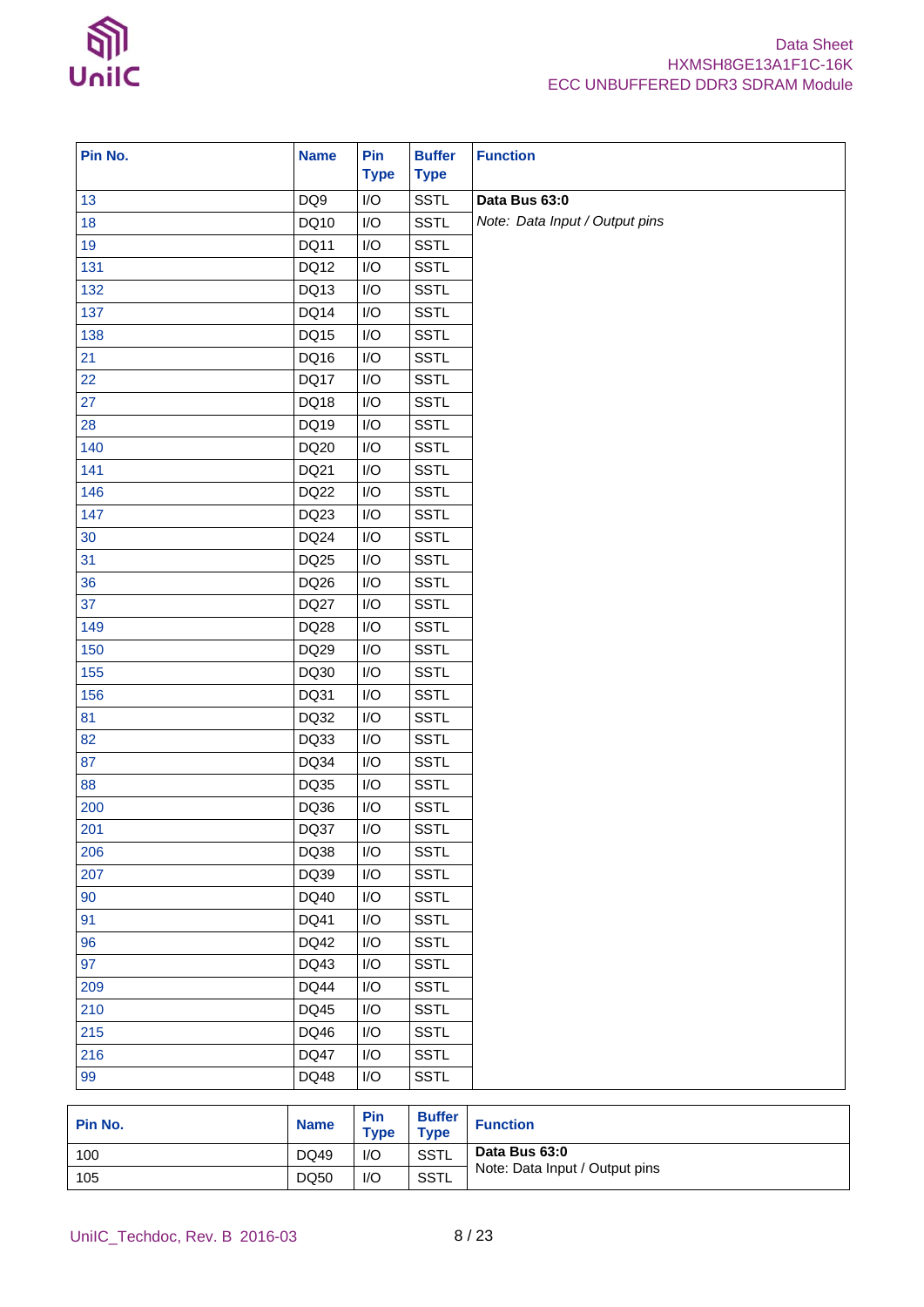| יווו |  |
|------|--|
| lnil |  |

| 106                        | <b>DQ51</b>     | I/O | <b>SSTL</b> |                                                                                                                         |
|----------------------------|-----------------|-----|-------------|-------------------------------------------------------------------------------------------------------------------------|
| 218                        | <b>DQ52</b>     | 1/O | <b>SSTL</b> |                                                                                                                         |
| 219                        | DQ53            | I/O | <b>SSTL</b> |                                                                                                                         |
| 224                        | <b>DQ54</b>     | I/O | <b>SSTL</b> |                                                                                                                         |
| 225                        | <b>DQ55</b>     | I/O | <b>SSTL</b> |                                                                                                                         |
| 108                        | DQ56            | I/O | <b>SSTL</b> |                                                                                                                         |
| 109                        | DQ57            | I/O | <b>SSTL</b> |                                                                                                                         |
| 114                        | <b>DQ58</b>     | I/O | <b>SSTL</b> |                                                                                                                         |
| 115                        | <b>DQ59</b>     | I/O | <b>SSTL</b> |                                                                                                                         |
| 227                        | DQ60            | I/O | <b>SSTL</b> |                                                                                                                         |
| 228                        | DQ61            | I/O | <b>SSTL</b> |                                                                                                                         |
| 233                        | DQ62            | I/O | <b>SSTL</b> |                                                                                                                         |
| 234                        | DQ63            | I/O | <b>SSTL</b> |                                                                                                                         |
| <b>Data Strobe Signals</b> |                 |     |             |                                                                                                                         |
| $\overline{7}$             | DQS0            | I/O | <b>SSTL</b> | Data Strobe Bus 7:0 and Complementary Data Strobe                                                                       |
| 6                          | bDQS0           | I/O | <b>SSTL</b> | <b>Bus 7:0</b><br>The data strobes, associated with one data byte, sourced                                              |
| 16                         | DQS1            | I/O | <b>SSTL</b> | with data transfers. In Write mode, the data strobe is                                                                  |
| 15                         | bDQS1           | I/O | <b>SSTL</b> | sourced by the controller and is centered in the data<br>window. In Read mode the data strobe is sourced by the         |
| 25                         | DQS2            | I/O | <b>SSTL</b> | DDR3 SDRAM and is sent at the leading edge of the data                                                                  |
| 24                         | bDQS2           | I/O | <b>SSTL</b> | window. bDQS signals are complements, and timing is                                                                     |
| 34                         | DQS3            | I/O | <b>SSTL</b> | relative to the cross-point of respective DQS and bDQS. If<br>the module is to be operated in single ended strobe mode, |
| 33                         | bDQS3           | I/O | <b>SSTL</b> | all bDQS signals must be tied on the system board to VSS                                                                |
| 85                         | DQS4            | I/O | <b>SSTL</b> | and DDR3 SDRAM mode registers programmed<br>appropriately                                                               |
| 84                         | bDQS4           | I/O | <b>SSTL</b> |                                                                                                                         |
| 94                         | DQS5            | I/O | <b>SSTL</b> |                                                                                                                         |
| 93                         | bDQS5           | I/O | <b>SSTL</b> |                                                                                                                         |
| 103                        | DQS6            | I/O | <b>SSTL</b> |                                                                                                                         |
| 102                        | bDQS6           | I/O | <b>SSTL</b> |                                                                                                                         |
| 112                        | DQS7            | I/O | <b>SSTL</b> |                                                                                                                         |
| 111                        | bDQS7           | I/O | <b>SSTL</b> |                                                                                                                         |
| <b>Data Mask</b>           |                 |     |             |                                                                                                                         |
| 125                        | DM <sub>0</sub> | I/O | <b>SSTL</b> | Data Masks 7:0                                                                                                          |
| 134                        | DM1             | I/O | <b>SSTL</b> | The data write masks, associated with one data byte. In<br>Write mode, DM operates as a byte mask by allowing input     |
| 143                        | DM <sub>2</sub> | I/O | <b>SSTL</b> | data to be written if it is LOW but blocks the write operation                                                          |
| 152                        | DM3             | I/O | <b>SSTL</b> | if it is HIGH. In Read mode, DM lines have no effect.                                                                   |
| 203                        | DM4             | I/O | <b>SSTL</b> | Note:x8 based module                                                                                                    |
| 212                        | DM <sub>5</sub> | I/O | <b>SSTL</b> |                                                                                                                         |
| 221                        | DM <sub>6</sub> | I/O | <b>SSTL</b> |                                                                                                                         |
| 230                        | DM7             | I/O | <b>SSTL</b> |                                                                                                                         |
|                            |                 |     |             |                                                                                                                         |

| Pin No.                       | <b>Name</b> | <b>Pin</b><br><b>Type</b> | <b>Buffer</b><br><b>Type</b> | <b>Function</b>                                                                                                           |
|-------------------------------|-------------|---------------------------|------------------------------|---------------------------------------------------------------------------------------------------------------------------|
| <b>EEPROM</b>                 |             |                           |                              |                                                                                                                           |
| 118                           | SCL         |                           | <b>CMOS</b>                  | <b>Serial Bus Clock</b><br>This signal is used to clock data into and out of the SPD<br><b>EEPROM</b> and Thermal sensor. |
| UnilC_Techdoc, Rev. B 2016-03 |             |                           |                              | 9/23                                                                                                                      |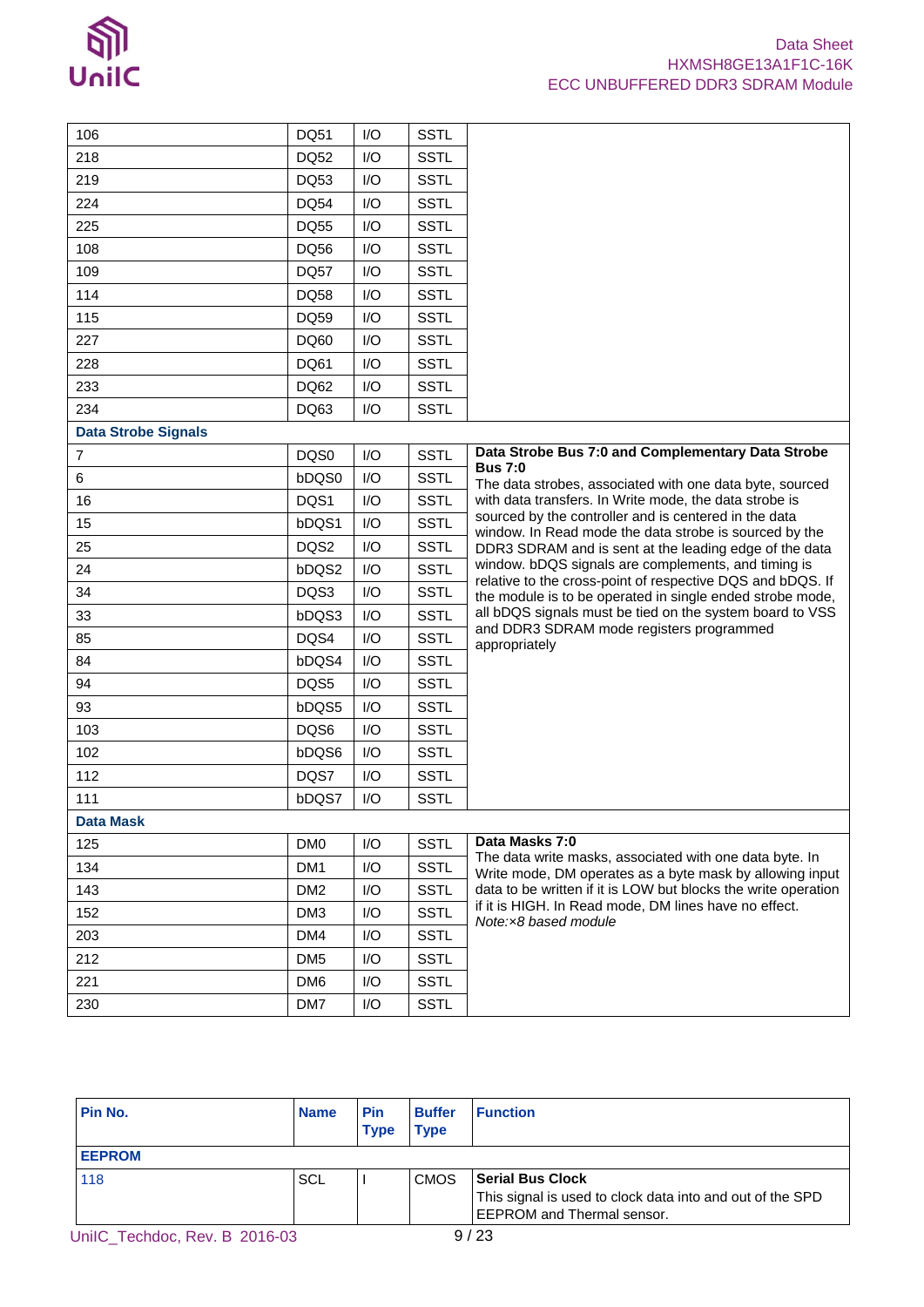

| 238                                                                                                                                                                                                                                                             | <b>SDA</b>         | 1/O          | OD          | <b>Serial Bus Data</b><br>This is a bidirectional pin used to transfer data into and out<br>of the SPD EEPROM and Thermal sensor. A resistor must<br>be connected from SDA to $V_{\text{DDSPD}}$ on the motherboard to act<br>as a pull-up. |
|-----------------------------------------------------------------------------------------------------------------------------------------------------------------------------------------------------------------------------------------------------------------|--------------------|--------------|-------------|---------------------------------------------------------------------------------------------------------------------------------------------------------------------------------------------------------------------------------------------|
| 117                                                                                                                                                                                                                                                             | SA <sub>0</sub>    | $\mathsf{I}$ | <b>CMOS</b> | <b>Serial Address Select Bus 2:0</b>                                                                                                                                                                                                        |
| 237                                                                                                                                                                                                                                                             | SA1                | $\mathbf{I}$ | <b>CMOS</b> | Address pins used to select the SPD and Thermal sensor<br>base address.                                                                                                                                                                     |
| 119                                                                                                                                                                                                                                                             | SA <sub>2</sub>    | $\mathsf{I}$ | <b>CMOS</b> |                                                                                                                                                                                                                                             |
| <b>Power Supplies</b>                                                                                                                                                                                                                                           |                    |              |             |                                                                                                                                                                                                                                             |
| 1                                                                                                                                                                                                                                                               | $V_{\text{REFDQ}}$ | AI           |             | I/O Reference Voltage<br>Reference voltage for the SSTL-15 inputs.                                                                                                                                                                          |
| 67                                                                                                                                                                                                                                                              | $V_{\sf REFCA}$    | AI           |             | <b>CA Reference Voltage</b><br>Reference voltage for CA.                                                                                                                                                                                    |
| 120,240                                                                                                                                                                                                                                                         | Vtt                | <b>PWR</b>   |             | <b>Termination Voltage</b><br>Termination voltage for command and address.                                                                                                                                                                  |
| 236                                                                                                                                                                                                                                                             | $V_{\rm DDSPD}$    | <b>PWR</b>   |             | <b>EEPROM Power Supply</b><br>Power supplies for Serial Presence Detect, Thermal Sensor<br>and ground for the module.                                                                                                                       |
| 51,54,57,60,62,65,66,69,72,75,78,<br>170, 173, 176, 179, 182, 183, 186, 189<br>,191,194,197                                                                                                                                                                     | $V_{DD}$           | <b>PWR</b>   |             | <b>Power Supply</b><br>Power supplies for core, I/O and ground for the module.                                                                                                                                                              |
| 2,5,8,11,14,17,20,23,26,29,32,35,<br>38,41,44,47,80,83,86,89,92,95,<br>98,101,104,107,110,113,116,121,<br>124, 127, 130, 133, 136, 139, 142,<br>145, 148, 151, 154, 157, 160, 163,<br>166, 199, 202, 205, 208, 211, 214,<br>217,220,223,226,229,232,235,<br>239 | $V_{SS}$           | <b>GND</b>   |             | <b>Ground Plane</b><br>Power supplies for core, I/O, Serial Presence Detect,<br>Thermal Sensor and ground for the module.                                                                                                                   |
| <b>Other pins</b>                                                                                                                                                                                                                                               |                    |              |             |                                                                                                                                                                                                                                             |
| 195                                                                                                                                                                                                                                                             | ODT <sub>0</sub>   | $\mathbf{I}$ | <b>SSTL</b> | <b>On-Die Termination Control 0</b>                                                                                                                                                                                                         |
| 77                                                                                                                                                                                                                                                              | ODT <sub>1</sub>   | $\mathbf{I}$ | <b>SSTL</b> | <b>On-Die Termination Control 1</b><br>Asserts on-die termination for DQ, DM, DQS, and bDQS<br>signals if enabled via the DDR3 SDRAM mode register.<br>Note: 2 Rank modules                                                                 |
| 39,40,42,43,45,46,48,49,53,68,79<br>,126,135,144,153,158,159,161,<br>162, 164, 165, 167, 187, 198, 204,<br>213,222,231                                                                                                                                          | <b>NC</b>          | <b>NC</b>    |             | <b>Not Connected</b>                                                                                                                                                                                                                        |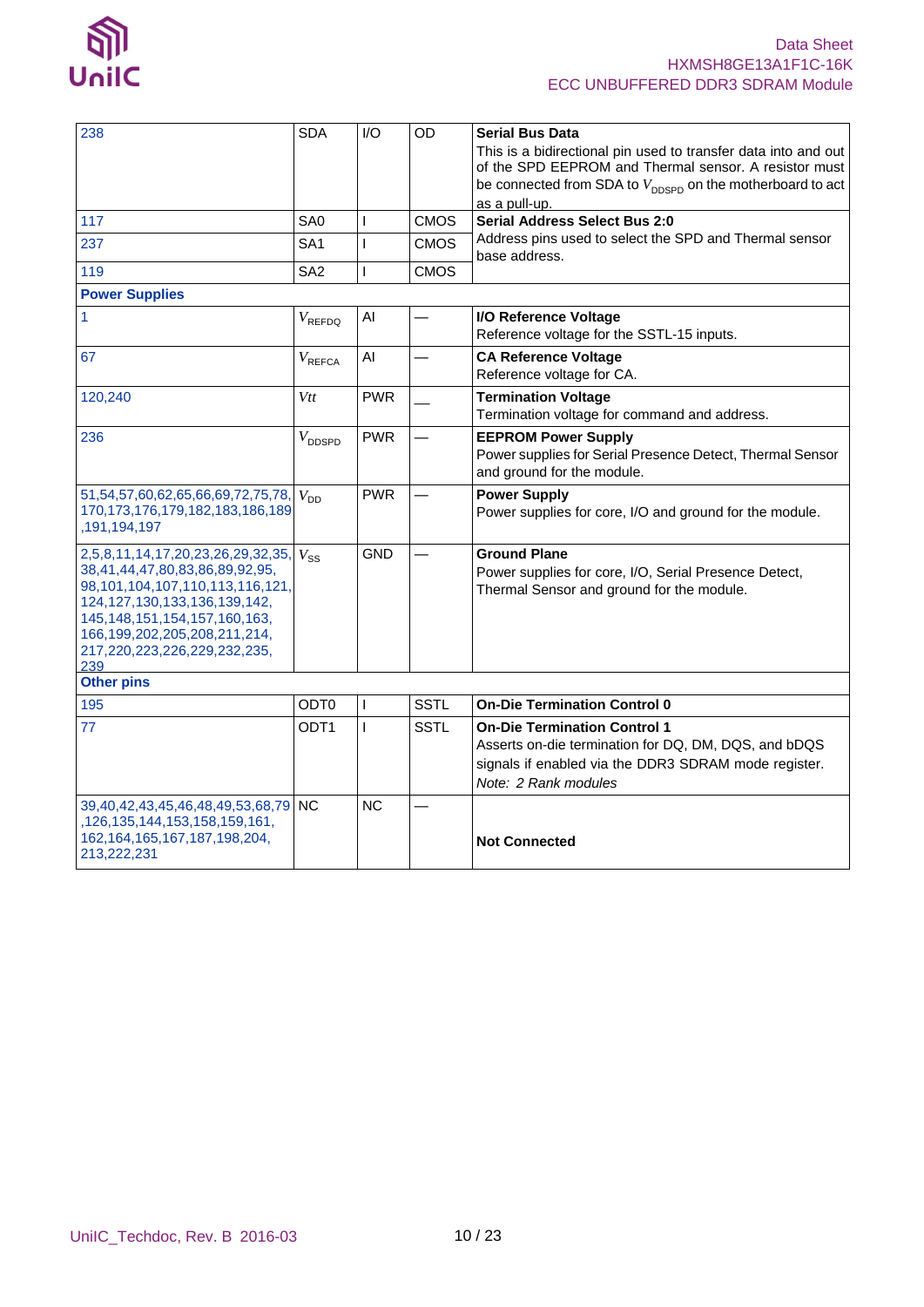

### <span id="page-10-0"></span>**Table 6 - Abbreviations for pin Type**

| <b>Abbreviation</b> | <b>Description</b>                          |
|---------------------|---------------------------------------------|
|                     | Standard input-only pin. Digital levels.    |
| ١o                  | Output. Digital levels.                     |
| I/O                 | I/O is a bidirectional input/output signal. |
| AI                  | Input. Analog levels.                       |
| <b>PWR</b>          | Power                                       |
| <b>GND</b>          | Ground                                      |
| <b>NC</b>           | Not Connected                               |

### <span id="page-10-1"></span>**Table 7 - Abbreviations for Buffer Type**

| <b>Abbreviation</b> | <b>Description</b>                                                                                                                          |
|---------------------|---------------------------------------------------------------------------------------------------------------------------------------------|
| <b>SSTL</b>         | Serial Stub Terminated Logic (SSTL_15)                                                                                                      |
| <b>ILV-CMOS</b>     | Low Voltage CMOS                                                                                                                            |
| <b>CMOS</b>         | <b>CMOS Levels</b>                                                                                                                          |
| <b>OD</b>           | Open Drain. The corresponding pin has 2 operational states, active low and tri-state, and<br>allows multiple devices to share as a wire-OR. |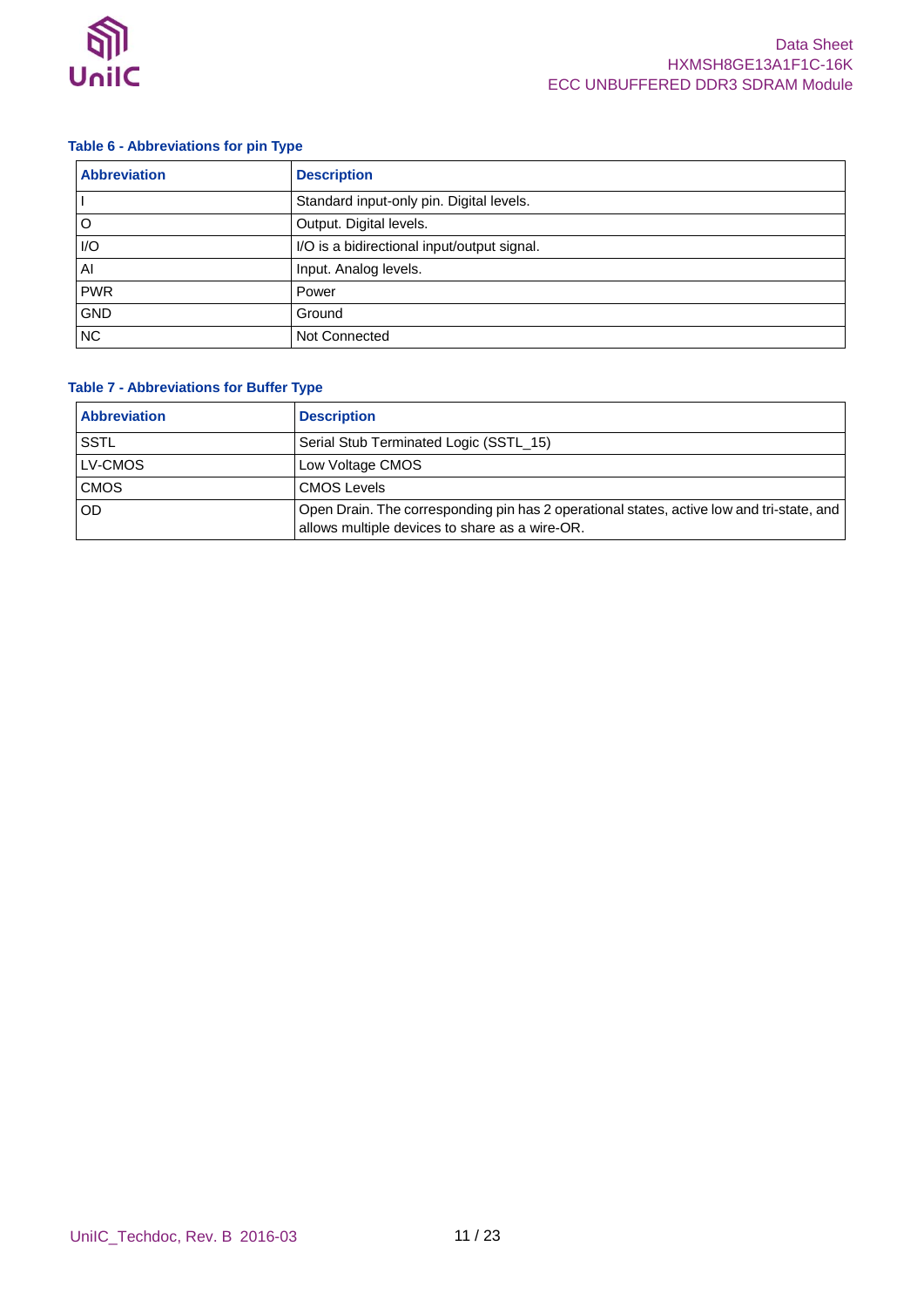

### <span id="page-11-0"></span>**Table 8 - Pin Configuration ECC UDIMM (240 pin)**

| Pin            | <b>Front</b>    | Pin | <b>Front</b>     | Pin | <b>Front</b>    | Pin | <b>Back</b>     | Pin | <b>Back</b>     | Pin | <b>Back</b>     |
|----------------|-----------------|-----|------------------|-----|-----------------|-----|-----------------|-----|-----------------|-----|-----------------|
| 1              | <b>VREFDQ</b>   | 41  | <b>VSS</b>       | 81  | DQ32            | 121 | <b>VSS</b>      | 161 | <b>NC</b>       | 201 | DQ37            |
| $\sqrt{2}$     | <b>VSS</b>      | 42  | NC               | 82  | DQ33            | 122 | DQ4             | 162 | <b>NC</b>       | 202 | <b>VSS</b>      |
| 3              | DQ0             | 43  | <b>NC</b>        | 83  | <b>VSS</b>      | 123 | DQ <sub>5</sub> | 163 | <b>VSS</b>      | 203 | DM4             |
| 4              | DQ1             | 44  | <b>VSS</b>       | 84  | /DQS4           | 124 | <b>VSS</b>      | 164 | CB6             | 204 | <b>NC</b>       |
| 5              | <b>VSS</b>      | 45  | CB <sub>2</sub>  | 85  | DQS4            | 125 | DM <sub>0</sub> | 165 | CB7             | 205 | <b>VSS</b>      |
| 6              | /DQS0           | 46  | CB <sub>3</sub>  | 86  | <b>VSS</b>      | 126 | <b>NC</b>       | 166 | <b>VSS</b>      | 206 | DQ38            |
| $\overline{7}$ | DQS0            | 47  | <b>VSS</b>       | 87  | DQ34            | 127 | <b>VSS</b>      | 167 | <b>NC</b>       | 207 | DQ39            |
| 8              | <b>VSS</b>      | 48  | <b>NC</b>        | 88  | DQ35            | 128 | DQ <sub>6</sub> | 168 | /RESET          | 208 | <b>VSS</b>      |
| 9              | DQ <sub>2</sub> | 49  | NC               | 89  | <b>VSS</b>      | 129 | DQ7             | 169 | CKE1            | 209 | <b>DQ44</b>     |
| 10             | DQ3             | 50  | CKE0             | 90  | DQ40            | 130 | <b>VSS</b>      | 170 | VDD             | 210 | DQ45            |
| 11             | <b>VSS</b>      | 51  | VDD              | 91  | DQ41            | 131 | DQ12            | 171 | A15             | 211 | <b>VSS</b>      |
| 12             | DQ8             | 52  | BA <sub>2</sub>  | 92  | <b>VSS</b>      | 132 | DQ13            | 172 | A14             | 212 | DM <sub>5</sub> |
| 13             | DQ <sub>9</sub> | 53  | <b>NC</b>        | 93  | /DQS5           | 133 | <b>VSS</b>      | 173 | VDD             | 213 | NC              |
| 14             | <b>VSS</b>      | 54  | <b>VDD</b>       | 94  | DQS5            | 134 | DM <sub>1</sub> | 174 | A12             | 214 | <b>VSS</b>      |
| 15             | /DQS1           | 55  | A11              | 95  | <b>VSS</b>      | 135 | <b>NC</b>       | 175 | A <sub>9</sub>  | 215 | DQ46            |
| 16             | DQS1            | 56  | A7               | 96  | DQ42            | 136 | <b>VSS</b>      | 176 | VDD             | 216 | <b>DQ47</b>     |
| 17             | <b>VSS</b>      | 57  | <b>VDD</b>       | 97  | DQ43            | 137 | <b>DQ14</b>     | 177 | A8              | 217 | <b>VSS</b>      |
| $18\,$         | DQ10            | 58  | A <sub>5</sub>   | 98  | <b>VSS</b>      | 138 | DQ15            | 178 | A <sub>6</sub>  | 218 | DQ52            |
| 19             | <b>DQ11</b>     | 59  | A4               | 99  | DQ48            | 139 | <b>VSS</b>      | 179 | VDD             | 219 | DQ53            |
| 20             | <b>VSS</b>      | 60  | <b>VDD</b>       | 100 | DQ49            | 140 | DQ20            | 180 | A <sub>3</sub>  | 220 | <b>VSS</b>      |
| 21             | DQ16            | 61  | A2               | 101 | <b>VSS</b>      | 141 | DQ21            | 181 | A <sub>1</sub>  | 221 | DM6             |
| 22             | DQ17            | 62  | <b>VDD</b>       | 102 | /DQS6           | 142 | <b>VSS</b>      | 182 | VDD             | 222 | <b>NC</b>       |
| 23             | <b>VSS</b>      | 63  | CK1              | 103 | DQS6            | 143 | DM <sub>2</sub> | 183 | VDD             | 223 | <b>VSS</b>      |
| 24             | /DQS2           | 64  | /CK1             | 104 | <b>VSS</b>      | 144 | <b>NC</b>       | 184 | CK <sub>0</sub> | 224 | DQ54            |
| 25             | DQS2            | 65  | VDD              | 105 | DQ50            | 145 | <b>VSS</b>      | 185 | /CK0            | 225 | <b>DQ55</b>     |
| 26             | <b>VSS</b>      | 66  | VDD              | 106 | DQ51            | 146 | <b>DQ22</b>     | 186 | VDD             | 226 | <b>VSS</b>      |
| 27             | DQ18            | 67  | <b>VREFCA</b>    | 107 | <b>VSS</b>      | 147 | DQ23            | 187 | /EVENT          | 227 | DQ60            |
| 28             | DQ19            | 68  | <b>NC</b>        | 108 | DQ56            | 148 | <b>VSS</b>      | 188 | A <sub>0</sub>  | 228 | DQ61            |
| 29             | <b>VSS</b>      | 69  | VDD              | 109 | <b>DQ57</b>     | 149 | DQ28            | 189 | <b>VDD</b>      | 229 | <b>VSS</b>      |
| 30             | DQ24            | 70  | A10/AP           | 110 | <b>VSS</b>      | 150 | DQ29            | 190 | BA1             | 230 | DM7             |
| 31             | <b>DQ25</b>     | 71  | BA0              | 111 | /DQS7           | 151 | <b>VSS</b>      | 191 | VDD             | 231 | <b>NC</b>       |
| 32             | <b>VSS</b>      | 72  | <b>VDD</b>       | 112 | DQS7            | 152 | DM3             | 192 | /RAS            | 232 | <b>VSS</b>      |
| 33             | /DQS3           | 73  | /WE              | 113 | <b>VSS</b>      | 153 | NС              | 193 | /S <sub>0</sub> | 233 | DQ62            |
| 34             | DQS3            | 74  | /CAS             | 114 | <b>DQ58</b>     | 154 | <b>VSS</b>      | 194 | <b>VDD</b>      | 234 | DQ63            |
| 35             | <b>VSS</b>      | 75  | <b>VDD</b>       | 115 | <b>DQ59</b>     | 155 | DQ30            | 195 | ODT0            | 235 | <b>VSS</b>      |
| 36             | DQ26            | 76  | /S1              | 116 | <b>VSS</b>      | 156 | DQ31            | 196 | A13             | 236 | <b>VDDSPD</b>   |
| 37             | DQ27            | 77  | ODT <sub>1</sub> | 117 | SA <sub>0</sub> | 157 | <b>VSS</b>      | 197 | <b>VDD</b>      | 237 | SA <sub>1</sub> |
| 38             | <b>VSS</b>      | 78  | <b>VDD</b>       | 118 | <b>SCL</b>      | 158 | CB4             | 198 | NC.             | 238 | <b>SDA</b>      |
| 39             | CB <sub>0</sub> | 79  | <b>NC</b>        | 119 | SA <sub>2</sub> | 159 | CB <sub>5</sub> | 199 | <b>VSS</b>      | 239 | <b>VSS</b>      |
| 40             | CB <sub>1</sub> | 80  | <b>VSS</b>       | 120 | <b>VTT</b>      | 160 | <b>VSS</b>      | 200 | DQ36            | 240 | <b>VTT</b>      |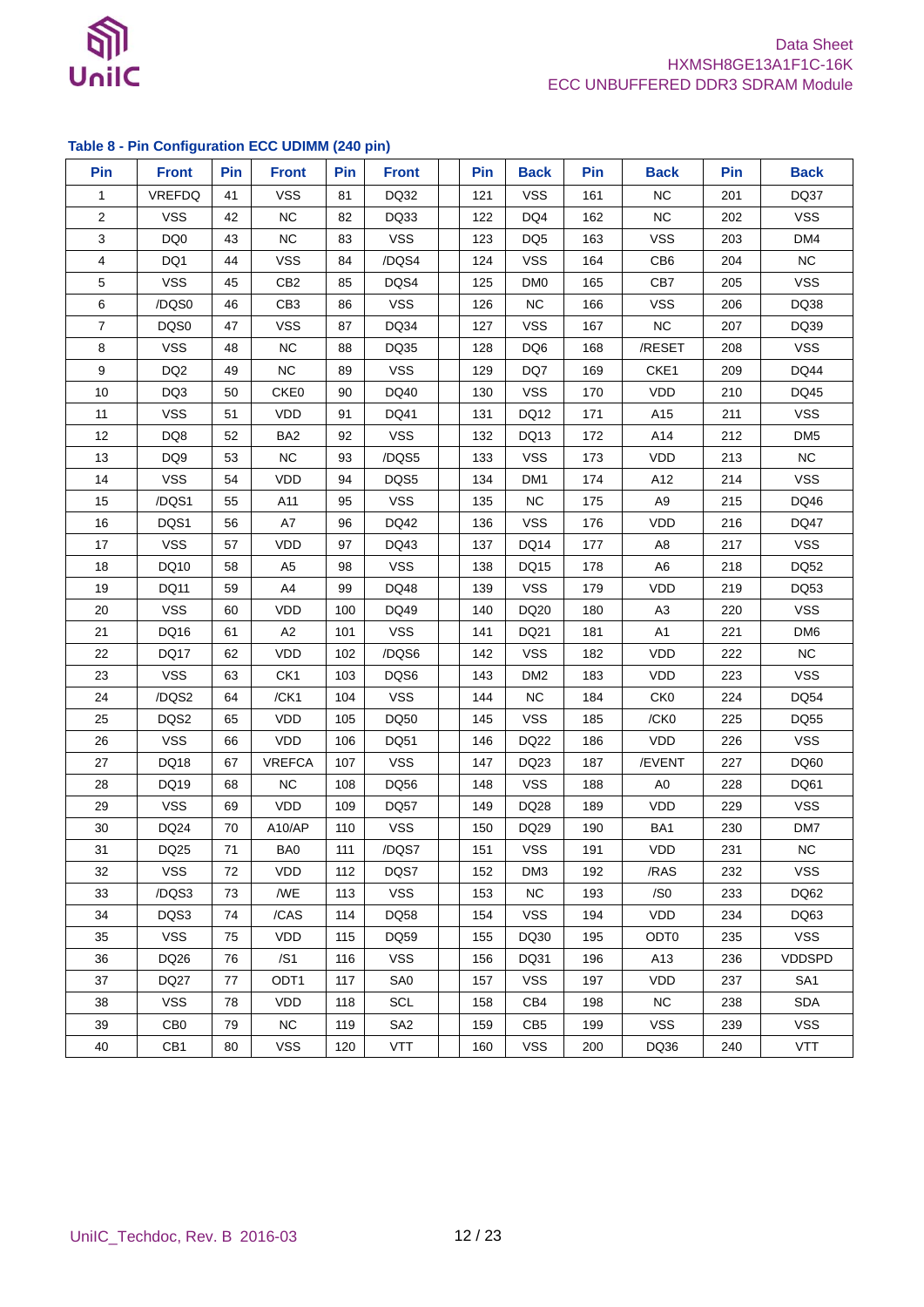

## <span id="page-12-0"></span>3 General Description

### <span id="page-12-1"></span>3.1 General Description

DDR3 SDRAM modules are high-speed, CMOS dynamic random access memory modules that use internally configured 4 or 8-bank DDR3 SDRAM devices. DDR3 SDRAM modules use DDR architecture to achieve high-speed operation. DDR3 architecture is essentially a 8*n*-prefetch architecture with an interface designed to transfer two data words per clock cycle at the I/O pins. A single read or write access for the DDR3 SDRAM module effectively consists of a single 8*n*-bit-wide, one-clockcycle data transfer at the internal DRAM core and eight corresponding *n*-bit-wide, one-half-clock-cycle data transfers at the I/O pins.

DDR3 modules use two sets of differential signals: DQS, DQS# to capture data and CK and CK# to capture commands, addresses, and control signals. Differential clocks and data strobes ensure exceptional noise immunity for these signals and provide precise crossing points to capture input signals. A bidirectional data strobe (DQS, DQS#) is transmitted externally, along with data, for use in data capture at the receiver. DQS is a strobe transmitted by the DDR3 SDRAM device during READs and by the memory controller during WRITEs. DQS is edge-aligned with data for READs and center-aligned with data for WRITEs.

DDR3 SDRAM modules operate from a differential clock (CK and CK#); the crossing of CK going HIGH and CK# going LOW will be referred to as the positive edge of CK. Commands (address and control signals) are registered at every positive edge of CK. Input data is registered on both edges of DQS, and output data is referenced to both edges of DQS, as well as to both edges of CK.

## <span id="page-12-2"></span>3.2 Serial Presence-Detect EEPROM Operation

DDR3 SDRAM modules incorporate serial presence-detect. The SPD data is stored in a 256-byte EEPROM. The first 128 bytes are programmed by UniIC to identify the module type and various SDRAM organizations and timing parameters. The remaining 128 bytes of storage are available for use by the customer. System READ/WRITE operations between the master (system logic) and the slave EEPROM device occur via a standard I2C bus using the DIMM's SCL (clock) SDA (data), and SA (address) pins. Write protect (WP) is connected to VSS, permanently disabling hardware write protection.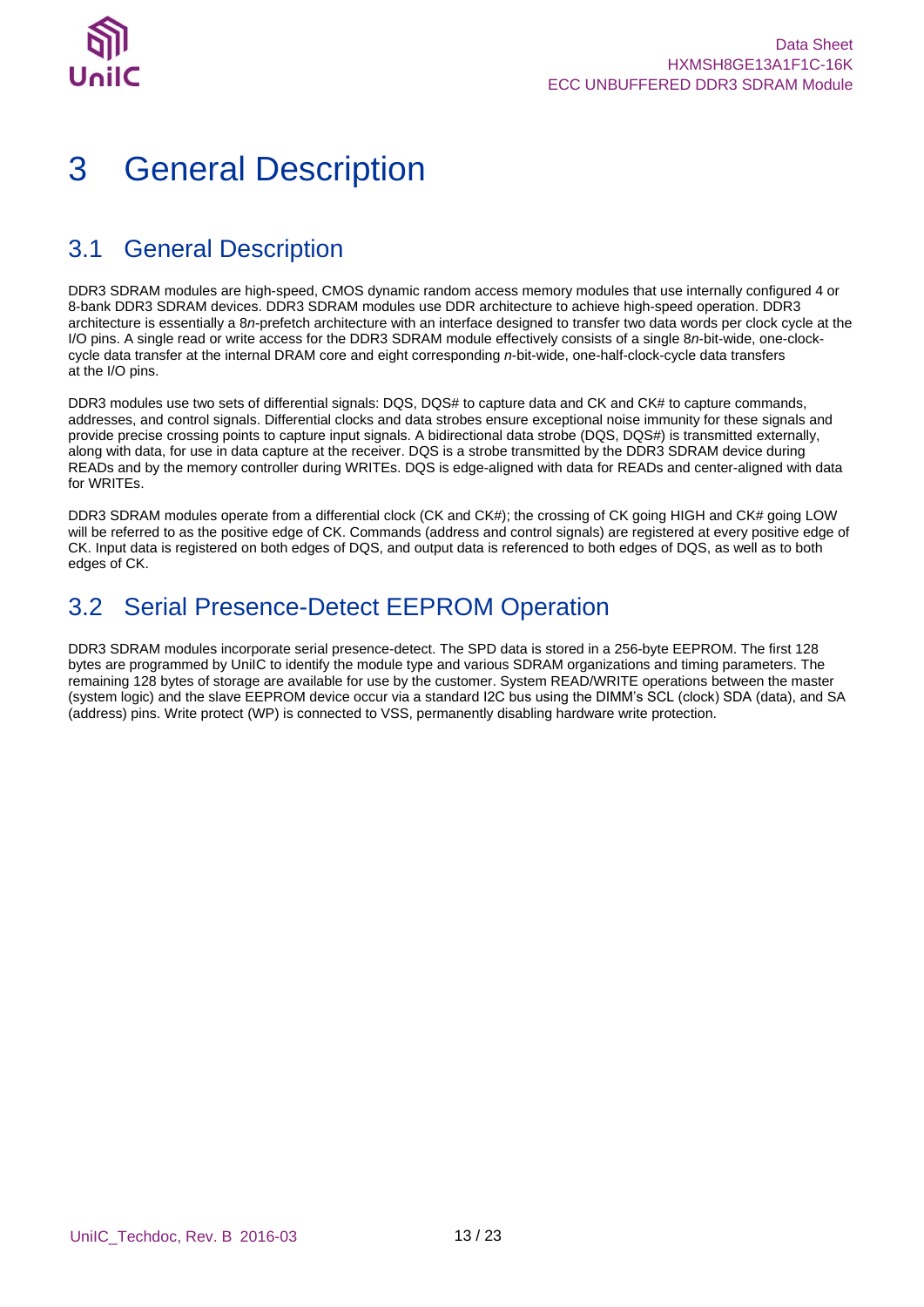

## <span id="page-13-0"></span>4 Electrical Characteristics

<span id="page-13-1"></span>This chapter contains speed grade definition, AC timing parameter and ODT tables.

## 4.1 Absolute Maximum Ratings

*Attention: Stresses greater than those listed under "Absolute Maximum Ratings" may cause permanent damage to the device. This is a stress rating only and functional operation of the device at these or any other conditions above those indicated in the operational sections of this specification is not implied. Exposure to absolute maximum rating conditions for extended periods may affect reliability.*

#### <span id="page-13-2"></span>**Table 9 - Absolute Maximum Ratings**

| <b>Symbol</b>        | <b>Parameter</b>                              | <b>Rating</b> |          | Unit | <b>Note</b> |
|----------------------|-----------------------------------------------|---------------|----------|------|-------------|
|                      |                                               | Min.          | Max.     |      |             |
| $V_{\mathsf{DD}}$    | Voltage on $V_{DD}$ pin relative to $V_{SS}$  | $-0.4$        | $+1.975$ |      |             |
| $V_{\mathsf{DDQ}}$   | Voltage on $V_{DDQ}$ pin relative to $V_{SS}$ | $-0.4$        | $+1.975$ |      |             |
| $V_{IN}$ , $V_{OUT}$ | Voltage on any pin relative to $V_{SS}$       | $-0.4$        | $+1.975$ |      |             |

Attention: Stresses above the max. values listed here may cause permanent damage to the device. Exposure to absolute maximum rating conditions for extended periods may affect device reliability. Maximum ratings are absolute ratings; exceeding only one of these values may cause irreversible damage to integrated circuit.

### <span id="page-13-3"></span>**Table 10 - Module Environmental Requirements**

| <b>Parameter</b>                          | <b>Symbol</b> | <b>Values</b> |        | <b>Unit</b>    | <b>Note</b> |
|-------------------------------------------|---------------|---------------|--------|----------------|-------------|
|                                           |               | Min.          | Max.   |                |             |
| Operating temperature (ambient)           | $1$ OPR       | U             | $+65$  | C              |             |
| Storage Temperature                       | $I$ STG       | $-50$         | $+100$ | $\mathfrak{C}$ |             |
| Barometric Pressure (operating & storage) | PBar          | $+69$         | $+105$ | kPa            |             |

1) Up to 3000m.

### <span id="page-13-4"></span>**Table 11 - DRAM Component Operating Temperature Range**

| <b>Symbol</b>    | <b>Parameter</b>             | <b>Rating</b> |      | <b>Unit</b>  | <b>Note</b> |
|------------------|------------------------------|---------------|------|--------------|-------------|
|                  |                              | Min.          | Max. |              |             |
| $^{\prime}$ CASE | <b>Operating Temperature</b> |               | -95  | $\circ$<br>ັ | 1)2)3)4)    |

1) Operating Temperature is the case surface temperature on the center / top side of the DRAM.

2) The operating temperature ranges are the temperatures where all DRAM specification will be supported. During operation, the DRAM case temperature must be maintained between 0 - 95 °C under all other specification parameters.

3) Above 85 °C the Auto-Refresh command interval has to be reduced to  $t_{REF}= 3.9 \,\mu s$ 

4) When operating this product in the 85 °C to 95 °C T<sub>CASE</sub> temperature range, the High Temperature Self Refresh has to be enabled by setting EMR(2) bit A7 to "1". When the High Temperature Self Refresh is enabled there is an increase of *I<sub>DD6</sub>* by approximately 50%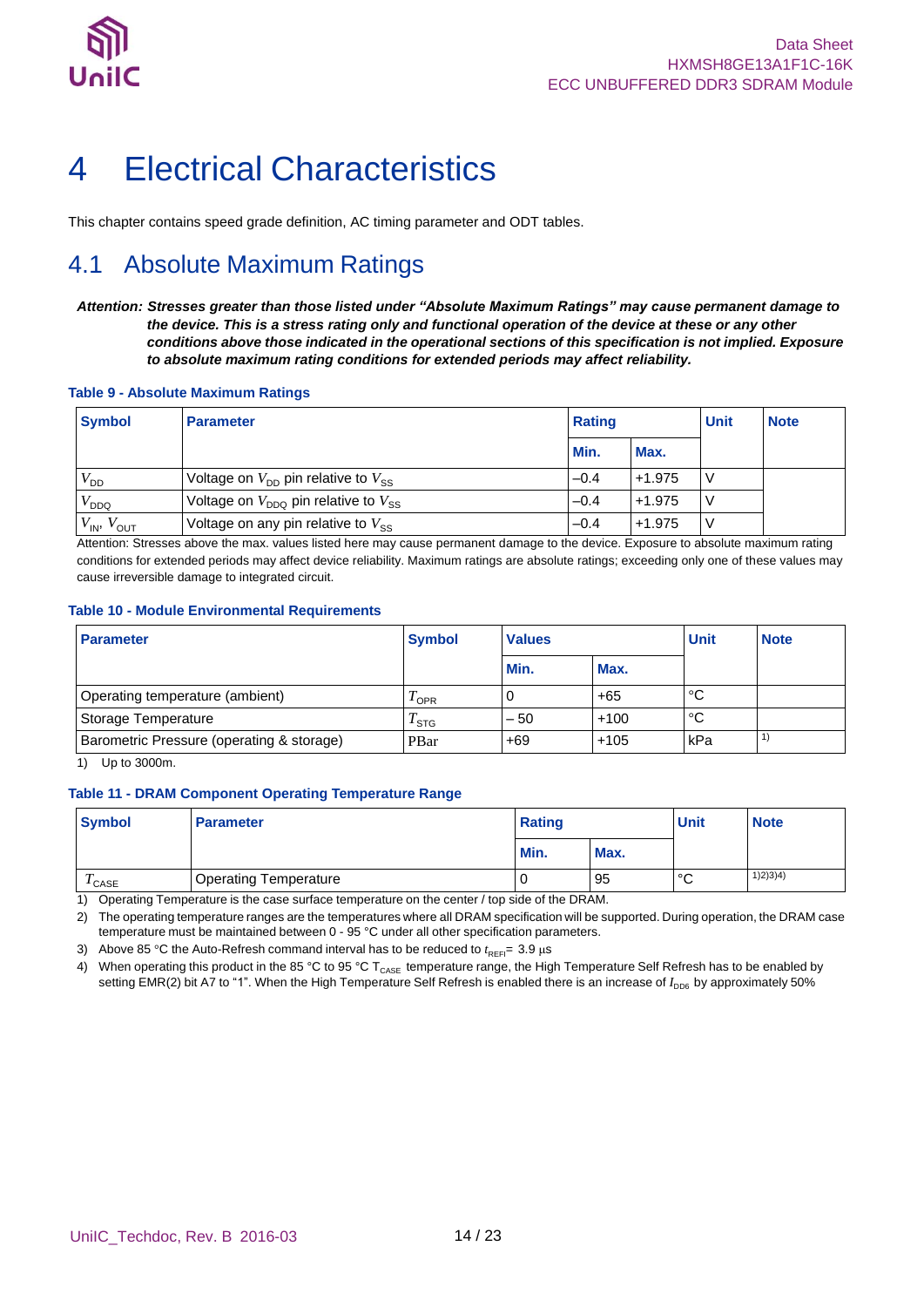

## <span id="page-14-0"></span>4.2 Operating Conditions

### <span id="page-14-1"></span>**Table 12 - Supply Voltage Levels and AC / DC Operating Conditions**

| <b>Parameter</b>             | <b>Symbol</b>        | Min.                  | Typ.                        | Max.                   | <b>Unit</b> | <b>Note</b> |
|------------------------------|----------------------|-----------------------|-----------------------------|------------------------|-------------|-------------|
| Device Supply Voltage        | $V_{\text{DD}}$      | 1.425                 | 1.5                         | 1.575                  | V           |             |
| <b>Output Supply Voltage</b> | $V_{\mathsf{DDQ}}$   | 1.425                 | 1.5                         | 1.575                  | V           | 1)          |
| Input Reference Voltage      | $V_{\mathsf{REF}}$   | $0.49 \times V_{DDQ}$ | $0.5 \times V_{\text{DDQ}}$ | $0.51 \times V_{DDQ}$  | V           | 2)          |
| SPD Supply Voltage           | $V_{\mathsf{DDSPD}}$ | 3                     |                             | 3.6                    | V           |             |
| DC Input Logic High          | $V_{\text{IH(DC)}}$  | $V_{REF}$ + 0.1       |                             | $V_{\text{DDQ}}$       | V           |             |
| DC Input Logic Low           | $V_{\text{IL (DC}}$  | <b>VSS</b>            |                             | $V_{\text{REF}}$ – 0.1 | $\vee$      |             |
| AC Input Logic High          | $V_{\text{IH(AC)}}$  | $V_{REF}$ + 0.175     |                             |                        | $\vee$      |             |
| AC Input Logic Low           | $V_{\text{IL (AC)}}$ |                       |                             | $V_{REF}$ –0.175       | $\vee$      |             |
| In / Output Leakage Current  |                      | $-5$                  |                             | 5                      | μA          | 3)          |

1) Under all conditions,  $V_{DDQ}$  must be less than or equal to  $V_{DD}$ 

2) Peak to peak AC noise on  $V_{\sf{REF}}$  may not exceed ± 2%  $V_{\sf{REF}}$  (DC). $V_{\sf{REF}}$  is also expected to track noise in  $V_{\sf{DDQ}}$ .

3) Input voltage for any connector pin under test of 0 V  $\leq$   $V_{\sf IN}\leq$   $V_{\sf DDQ}$  + 0.3 V; all other pins at 0 V. Current is per pin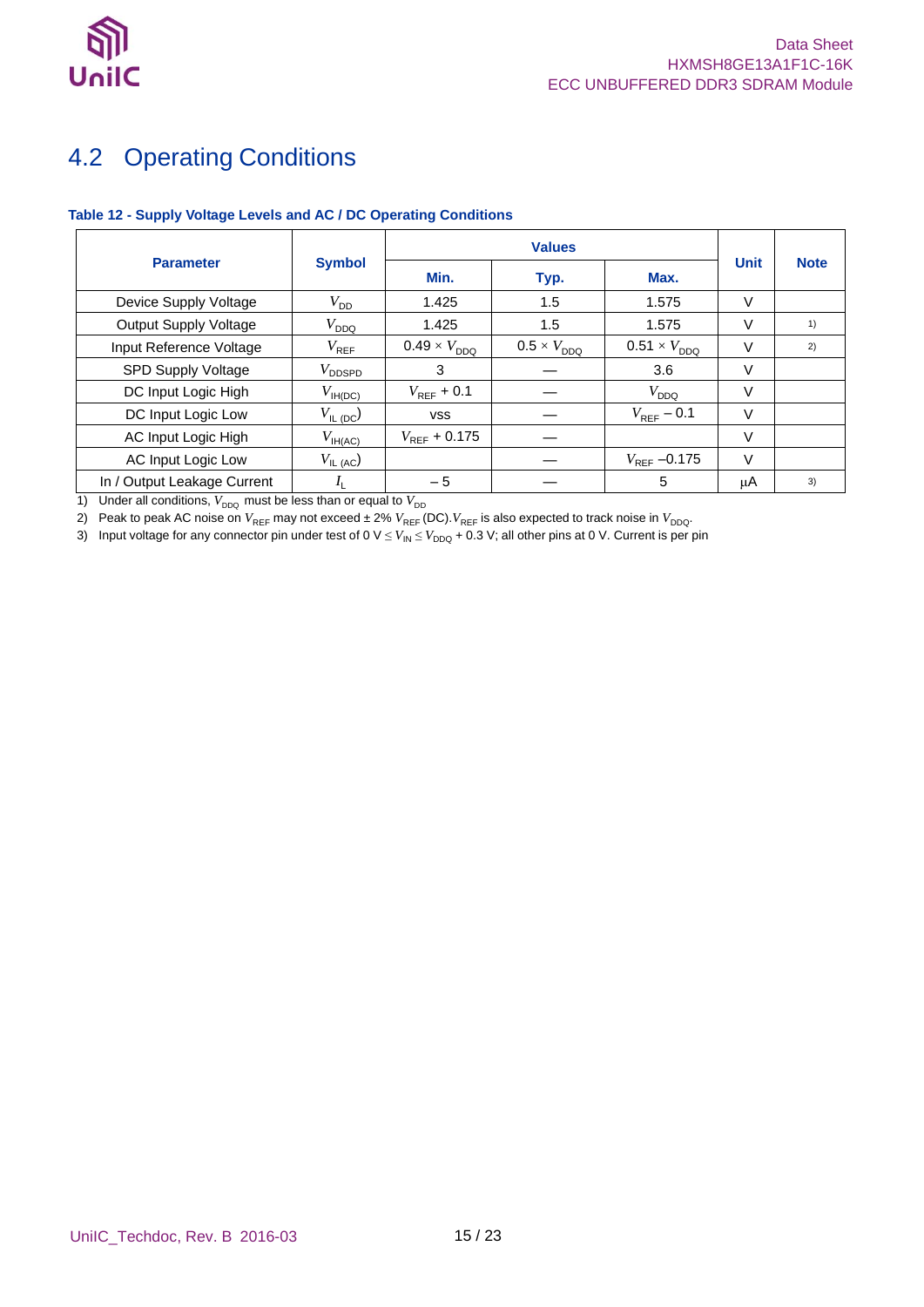

## <span id="page-15-0"></span>4.3 Module and Component Speed Grades

DDR3 components may exceed the listed module speed grades; module may not be available in all listed speed grades

### <span id="page-15-1"></span>**Table 13 - Module and Component Speed Grades**

| <b>Module Speed Grade</b> | <b>Component Speed Grade</b> |
|---------------------------|------------------------------|
| $-16K$                    | 1600MHz                      |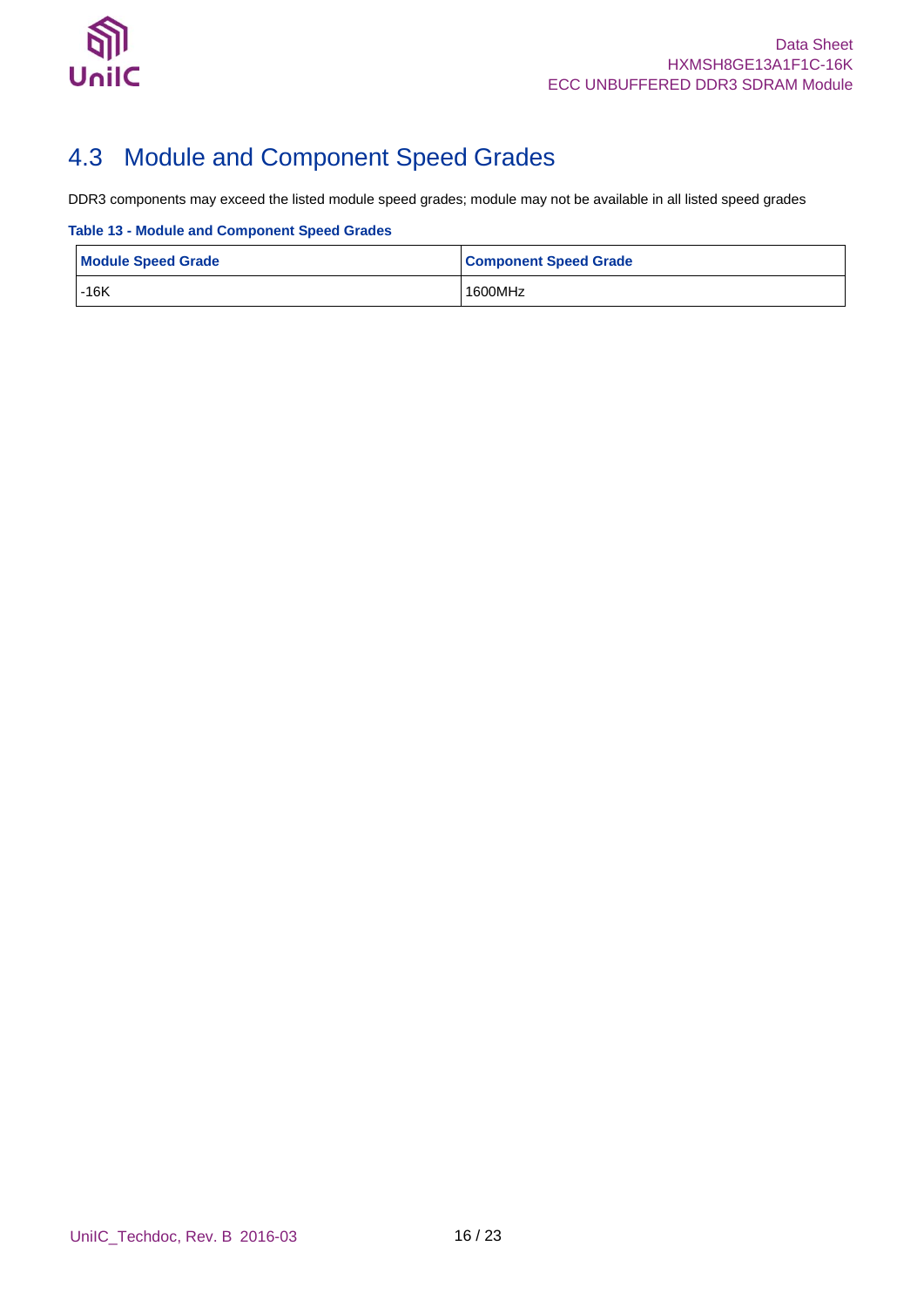

## <span id="page-16-0"></span>4.4 AC Timing Requirements

This chapter describes the AC timing requirements.

### <span id="page-16-1"></span>**Table 14 - AC Timing Requirements**

| <b>Symbol</b> | <b>AC Characteristics Parameter</b>                                                                                                   | <b>Min</b>                         | <b>Max</b>                                                     | <b>Unit</b>    |
|---------------|---------------------------------------------------------------------------------------------------------------------------------------|------------------------------------|----------------------------------------------------------------|----------------|
| tCK(DLL_OFF)  | Minimum Clock Cycle Time (DLL off mode)                                                                                               | 8                                  |                                                                | ns             |
| tCH(avg)      | Average high pulse width                                                                                                              | 0.47                               | 0.53                                                           | tCK(avg)       |
| tCL(avg)      | Average low pulse width                                                                                                               | 0.47                               | 0.53                                                           | tCK(avg)       |
| tDQSQ         | DQS, DQS# to DQ skew, per group, per access                                                                                           |                                    | 100                                                            | ps             |
| tQH           | DQ output hold time from DQS, DQS#                                                                                                    | 0.38                               |                                                                | tCK(avg)       |
| tDS(base)     | Data setup time to DQS, DQS# referenced to Vih(ac) / Vil(ac) levels                                                                   | 10                                 |                                                                | ps             |
| tDH(base)     | Data hold time from DQS, DQS# referenced to Vih(dc) / Vil(dc) levels                                                                  | 45                                 |                                                                | ps             |
| tDIPW         | DQ and DM Input pulse width for each input                                                                                            | 360                                | $\blacksquare$                                                 | ps             |
| tRPRE         | DQS,DQS# differential READ Preamble                                                                                                   | 0.9                                | $\blacksquare$                                                 | tCK(avg)       |
| tRPST         | DQS, DQS# differential READ Postamble                                                                                                 | 0.3                                | $\blacksquare$                                                 | tCK(avg)       |
| tQSH          | DQS, DQS# differential output high time                                                                                               | 0.40                               | $\blacksquare$                                                 | tCK(avg)       |
| tQSL          | DQS, DQS# differential output low time                                                                                                | 0.40                               | ÷,                                                             | tCK(avg)       |
| tWPRE         | DQS, DQS# differential WRITE Preamble                                                                                                 | 0.9                                | $\blacksquare$                                                 | tCK(avg)       |
| tWPST         | DQS, DQS# differential WRITE Postamble                                                                                                | 0.3                                | $\overline{a}$                                                 | tCK(avg)       |
| tDQSCK        | DQS, DQS# rising edge output access time from rising CK, CK#                                                                          | $-225$                             | 225                                                            | ps             |
| tLZ           | DQ, DQS and DQS# low-impedance time                                                                                                   | $-450$                             | 225                                                            | ps             |
| tHZ           | DQ, DQS and DQS# high-impedance time                                                                                                  |                                    | 225                                                            | ps             |
| tDQSL         | DQS, DQS# differential input low pulse width                                                                                          | 0.45                               | 0.55                                                           | tCK(avg)       |
| tDQSH         | DQS, DQS# differential input high pulse width                                                                                         | 0.45                               | 0.55                                                           | tCK(avg)       |
| tDQSS         | DQS, DQS# rising edge to CK, CK# rising edge                                                                                          | $-0.27$                            | 0.27                                                           | tCK(avg)       |
| tDSS          | DQS, DQS# falling edge setup time to CK, CK# rising edge                                                                              | 0.18                               |                                                                | tCK(avg)       |
| tDSH          | DQS, DQS# falling edge hold time from CK, CK# rising edge                                                                             | 0.18                               | ÷,                                                             | tCK(avg)       |
| tRTP          | Internal READ Command to PRECHARGE Command delay                                                                                      | max(4nCK, 7.5ns)                   | ÷                                                              |                |
| tWTR          | Delay from start of internal write transaction to internal read command                                                               | max(4nCK, 7.5ns)                   | $\overline{\phantom{a}}$                                       |                |
| tWR           | WRITE recovery time                                                                                                                   | 15                                 | ä,                                                             | ns             |
| tMRD          | Mode Register Set command cycle time                                                                                                  | $\overline{4}$                     |                                                                | nCK            |
| tIS(base)     | Command and Address setup time to CK, CK# referenced to Vih(ac) /<br>Vil(ac) levels                                                   | 45                                 |                                                                | ps             |
| tlH(base)     | Command and Address hold time from CK, CK# referenced to Vih(dc) /<br>Vil(dc) levels                                                  | 120                                | $\overline{\phantom{0}}$                                       | ps             |
| tXP           | Exit Power Down with DLL on to any valid command; Exit Precharge<br>Power Down with DLL frozen to commands not requiring a locked DLL | max(3nCK,6ns)                      |                                                                |                |
| tCKE          | CKE minimum pulse width                                                                                                               | max(3nCK,5.625ns)                  |                                                                | $\blacksquare$ |
| tREFI         | Average Periodic Refresh interval                                                                                                     | 85℃ <tcase <95℃<br="">/3.9</tcase> | 0°C <tcas<br><math>E &lt; 85^{\circ}</math><br/>/7.8</tcas<br> | us             |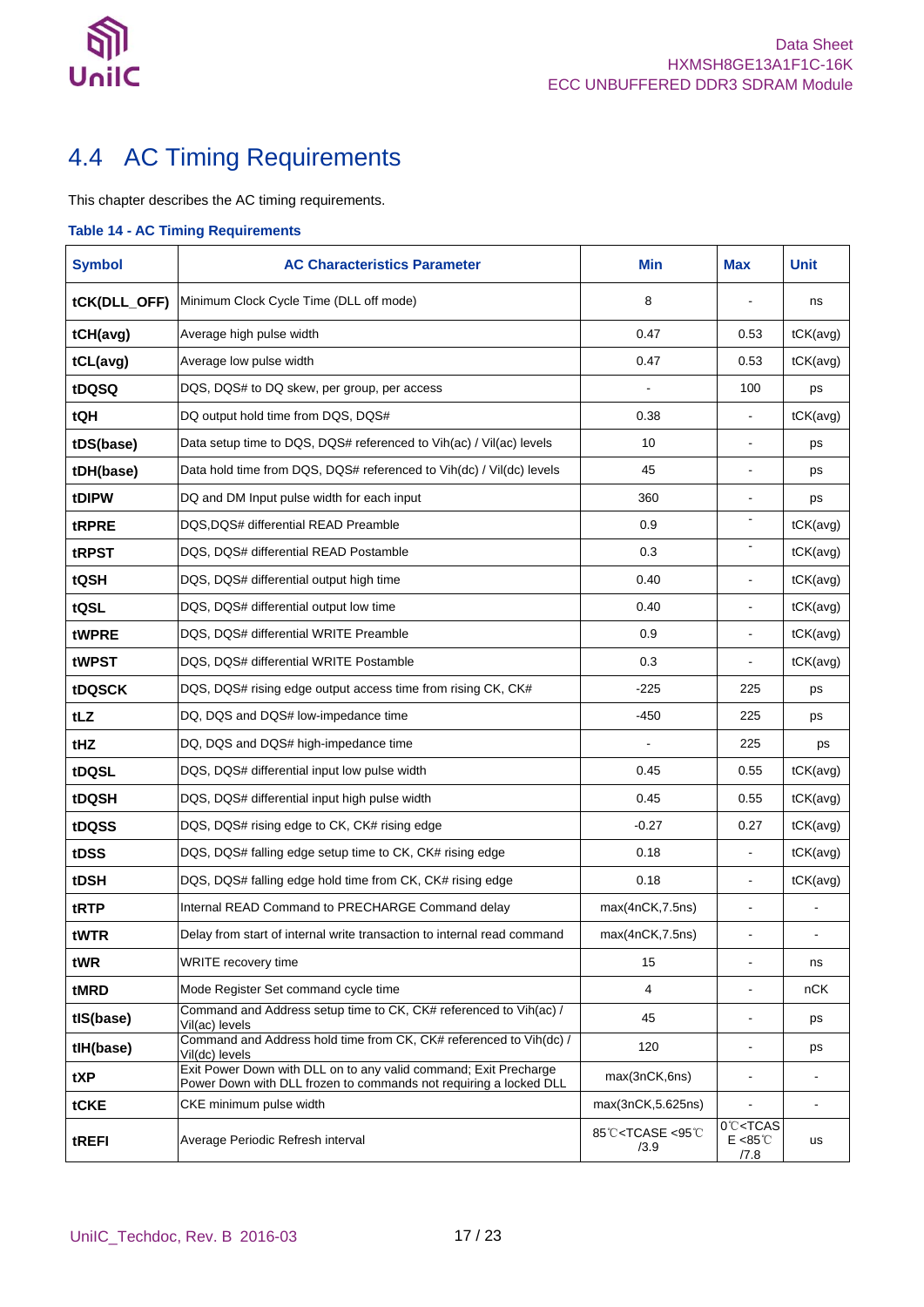

## <span id="page-17-0"></span>4.5 *I*DD Specifications and Conditions

List of tables defining  $I_{\text{DD}}$  Specifications and Conditions.

### <span id="page-17-1"></span>**Table 15 - I<sub>DD</sub> Measurement Conditions**

| <b>Parameter</b>                                                                                                                                                                                                                                                                                                                                                                                                            | <b>Symbol</b>       | Note <sup>1/2</sup><br>3)4(5) |
|-----------------------------------------------------------------------------------------------------------------------------------------------------------------------------------------------------------------------------------------------------------------------------------------------------------------------------------------------------------------------------------------------------------------------------|---------------------|-------------------------------|
| <b>Operating Current 0</b><br>One bank Active - Precharge; $t_{\sf CK}$ = $t_{\sf CKMMN}$ , $t_{\sf RC}$ = $t_{\sf RCMMN}$ , $t_{\sf RAS}$ = $t_{\sf RASMMN}$ , CKE is HIGH, $\overline{\sf CS}$ is HIGH between<br>valid commands. Address and control inputs are SWITCHING, Databus inputs are SWITCHING.                                                                                                                 | $I_{\mathsf{DD}0}$  |                               |
| <b>Operating Current 1</b><br>One bank Active - Read - Precharge; $I_{\text{OUT}} = 0$ mA, BL = 4, $t_{\text{CK}} = t_{\text{CK,MIN}}$ , $t_{\text{RC}} = t_{\text{RC,MIN}}$ , $t_{\text{RAS}} = t_{\text{RAS,MIN}}$<br>$t_{\text{RCD}} = t_{\text{RCD,MIN}}$ , AL = 0, CL = CL <sub>MIN</sub> ; CKE is HIGH, CS is HIGH between valid commands. Address and<br>control inputs are SWITCHING, Databus inputs are SWITCHING. | $I_{DD1}$           | 6)                            |
| <b>Precharge Standby Current</b><br>All banks idle; $\overline{\text{CS}}$ is HIGH; CKE is HIGH; $t_{\text{CK-MIN}}$ ; Other control and address inputs are SWITCHING,<br>Databus inputs are SWITCHING.                                                                                                                                                                                                                     | $I_{DD2N}$          |                               |
| <b>Precharge Power-Down Current</b><br>Other control and address inputs are STABLE, Data bus inputs are FLOATING.                                                                                                                                                                                                                                                                                                           | $I_{\text{DD2P}}$   |                               |
| <b>Precharge Quiet Standby Current</b><br>All banks idle; $\overline{\text{CS}}$ is HIGH; CKE is HIGH; $t_{\text{CK}}$ = $t_{\text{CKMMi}}$ ; Other control and address inputs are STABLE,<br>Data bus inputs are FLOATING.                                                                                                                                                                                                 | $I_{DD2Q}$          |                               |
| <b>Active Standby Current</b><br>Burst Read: All banks open; Continuous burst reads; BL = 4; AL = 0, CL = CL <sub>MIN</sub> ; $t_{CK} = t_{CK,MIN}$ ;<br>$t_{\sf RAS}$ = $t_{\sf RAS, MAX}$ , $t_{\sf RP}$ = $t_{\sf RPMIN}$ ; CKE is HIGH, $\overline{\text{CS}}$ is HIGH between valid commands. Address inputs are<br>SWITCHING; Data Bus inputs are SWITCHING; $I_{OUT} = 0$ mA.                                        | $I_{\mathsf{DD3N}}$ |                               |
| <b>Active Power-Down Current</b><br>All banks open; $t_{CK} = t_{CK,MIN}$ , CKE is LOW; Other control and address inputs are STABLE, Data bus inputs<br>are FLOATING.                                                                                                                                                                                                                                                       | $I_{\text{DD3P}}$   |                               |
| <b>Operating Current - Burst Read</b><br>All banks open; Continuous burst reads; BL = 4; AL = 0, CL = CL <sub>MIN</sub> ; $t_{CK} = t_{CKMIN}$ ; $t_{RAS} = t_{RASMAX}$ ;<br>t <sub>RP</sub> = t <sub>RPMIN</sub> ; CKE is HIGH, CS is HIGH between valid commands; Address inputs are SWITCHING; Data<br>bus inputs are SWITCHING; $I_{\text{OUT}} = 0$ mA.                                                                | $I_{\text{DD4R}}$   | 6)                            |
| <b>Operating Current - Burst Write</b><br>All banks open; Continuous burst writes; BL = 4; AL = 0, CL = CL <sub>MIN</sub> ; $t_{CK} = t_{CK, MIN}$ ;<br>$t_{\text{RAS}} = t_{\text{RAS} \text{MAX}}$ , $t_{\text{RP}} = t_{\text{RP} \text{MAX}}$ ; CKE is HIGH, CS is HIGH between valid commands. Address inputs are<br>SWITCHING; Data Bus inputs are SWITCHING;                                                         | $I_{DD4W}$          |                               |
| <b>Burst Refresh Current</b><br>$t_{\text{CK}} = t_{\text{CKMMN}}$ ., Refresh command every $t_{\text{RFC}} = t_{\text{RFC,MIN}}$ interval, CKE is HIGH, CS is HIGH between valid<br>commands, Other control and address inputs are SWITCHING, Data bus inputs are SWITCHING.                                                                                                                                               | $I_{\text{DDB}}$    |                               |
| <b>Self-Refresh Current</b><br>CKE $\leq$ 0.2 V; external clock off, CK and CK at 0 V; Other control and address inputs are FLOATING, Data<br>bus inputs are FLOATING. $I_{DD6}$ current values are guaranteed up to $T_{\text{CASE}}$ of 85 °C max.                                                                                                                                                                        | $I_{\text{DD6}}$    |                               |
| All Bank Interleave Read Current<br>All banks are being interleaved at minimum $t_{\text{RC}}$ without violating $t_{\text{RRD}}$ using a burst length of 4. Control<br>and address bus inputs are STABLE during DESELECTS. $I_{out} = 0$ mA.                                                                                                                                                                               | $I_{DD7}$           | 6)                            |

1)  $V_{DDQ} = 1.5 \text{ V } \pm 0.1 \text{ V}; V_{DD} = 1.5 \text{ V } \pm 0.1 \text{ V}$ 

2) *I*<sub>DD</sub> specifications are tested after the device is properly initialized and *I*<sub>DD</sub> parameter are specified with ODT disabled.

3) Definitions for  $I_{DD}$  see [Table 16](#page-18-0)

4) For two rank modules: All active current measurements in the same  $I_{DD}$  current mode. The other rank is in  $I_{DD2P}$  Precharge Power-Down Mode.

5) For details and notes see the relevant UniIC component data sheet.

6) IDD1, IDD4R and IDD7 current measurements are defined with the outputs disabled (IOUT = 0 mA). To achieve this on module level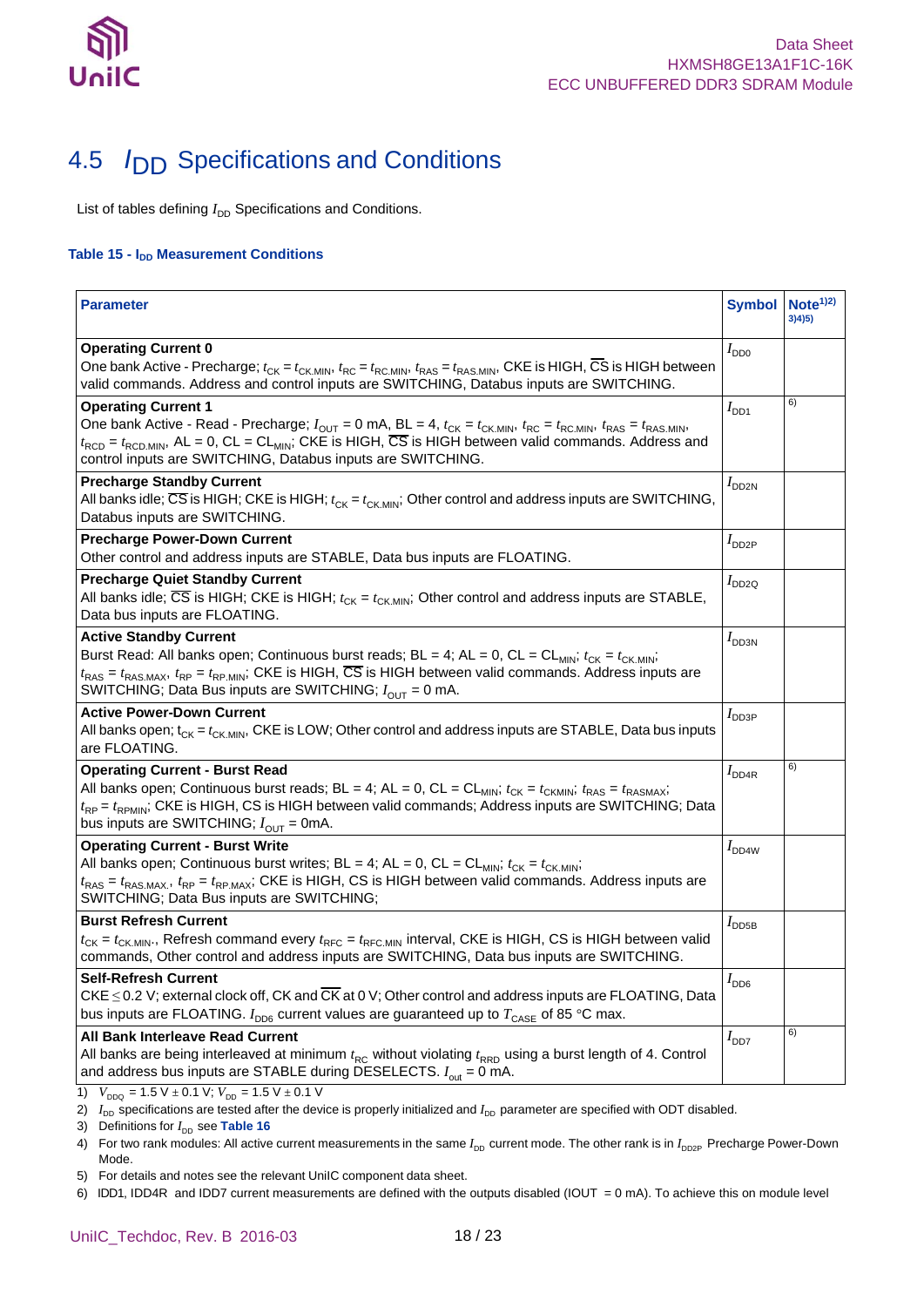

the output buffers can be disabled using an EMRS(1) (Extended Mode Register Command) by setting A12 bit to HIGH.

### <span id="page-18-0"></span>**Table 16 - Definitions for I<sub>DD</sub>**

| <b>Parameter</b> | <b>Description</b>                                                                                                                                                                                                                                      |
|------------------|---------------------------------------------------------------------------------------------------------------------------------------------------------------------------------------------------------------------------------------------------------|
| <b>LOW</b>       | $V_{\text{IN}} \leq V_{\text{IL(ac).MAX}}$ , HIGH is defined as $V_{\text{IN}} \geq V_{\text{IH(ac).MIN}}$                                                                                                                                              |
| <b>STABLE</b>    | Inputs are stable at a HIGH or LOW level.                                                                                                                                                                                                               |
| <b>FLOATING</b>  | Inputs are $V_{\text{RFF}} = V_{\text{DDO}}/2$                                                                                                                                                                                                          |
| <b>SWITCHING</b> | Inputs are changing between HIGH and LOW every other clock (once per 2 cycles) for address and control<br>signals, and inputs changing between HIGH and LOW every other data transfer (once per cycle) for DQ<br>signals not including mask or strobes. |

### <span id="page-18-1"></span>**Table 17 - IDD Specification for HXMSH8GE13A1F1C-16K**

| <b>Product Type</b> | HXMSH8GE13A1F1C-16K    | <b>Unit</b> | Note <sup>1/2</sup> |
|---------------------|------------------------|-------------|---------------------|
| <b>Organization</b> | <b>8 GB</b>            |             |                     |
|                     | 2 Rank<br>$(\times 8)$ |             |                     |
|                     | $\times 72$            |             |                     |
|                     | $-16K$                 |             |                     |
| <b>Symbol</b>       | Max.                   |             |                     |
| $I_{\mathsf{DD}0}$  | 765                    | mA          | 3)                  |
| $I_{DD1}$           | 900                    | mA          | 3)                  |
| $I_{DD2N}$          | 810                    | mA          | 4)                  |
| $I_{DD2P0}$         | 360                    | mA          | 4)                  |
| $I_{DD2Q}$          | 810                    | mA          | 4)                  |
| $I_{DD3N}$          | 990                    | mA          | 4)                  |
| $I_{\text{DD3P}}$   | 702                    | mA          | 4)                  |
| $I_{\text{DD4R}}$   | 1305                   | mA          | 4)                  |
| $I_{DD4W}$          | 1350                   | mA          | 4)                  |
| $I_{\mathsf{DDB}}$  | 2430                   | mA          | 3)                  |
| $I_{\text{DD6}}$    | 396                    | mA          | 3)                  |
| $I_{DD7}$           | 2070                   | mA          | 3)                  |

1) Calculated values from component data. ODT disabled.  $I_{DD1}$ ,  $I_{DD4R}$  and  $I_{DD7}$  are defined with the outputs disabled.

2)  $I_{\text{DDX (rank)}}$  = Number of components x  $I_{\text{DDX (component)}}$ 

3)  $I_{\text{DDX}} = I_{\text{DDX (rank)}} + (\text{Rank-1})^* I_{\text{DD2P (rank)}}$ 

4)  $I_{\text{DDX}} = \text{Rank} \cdot I_{\text{DDX (rank)}}$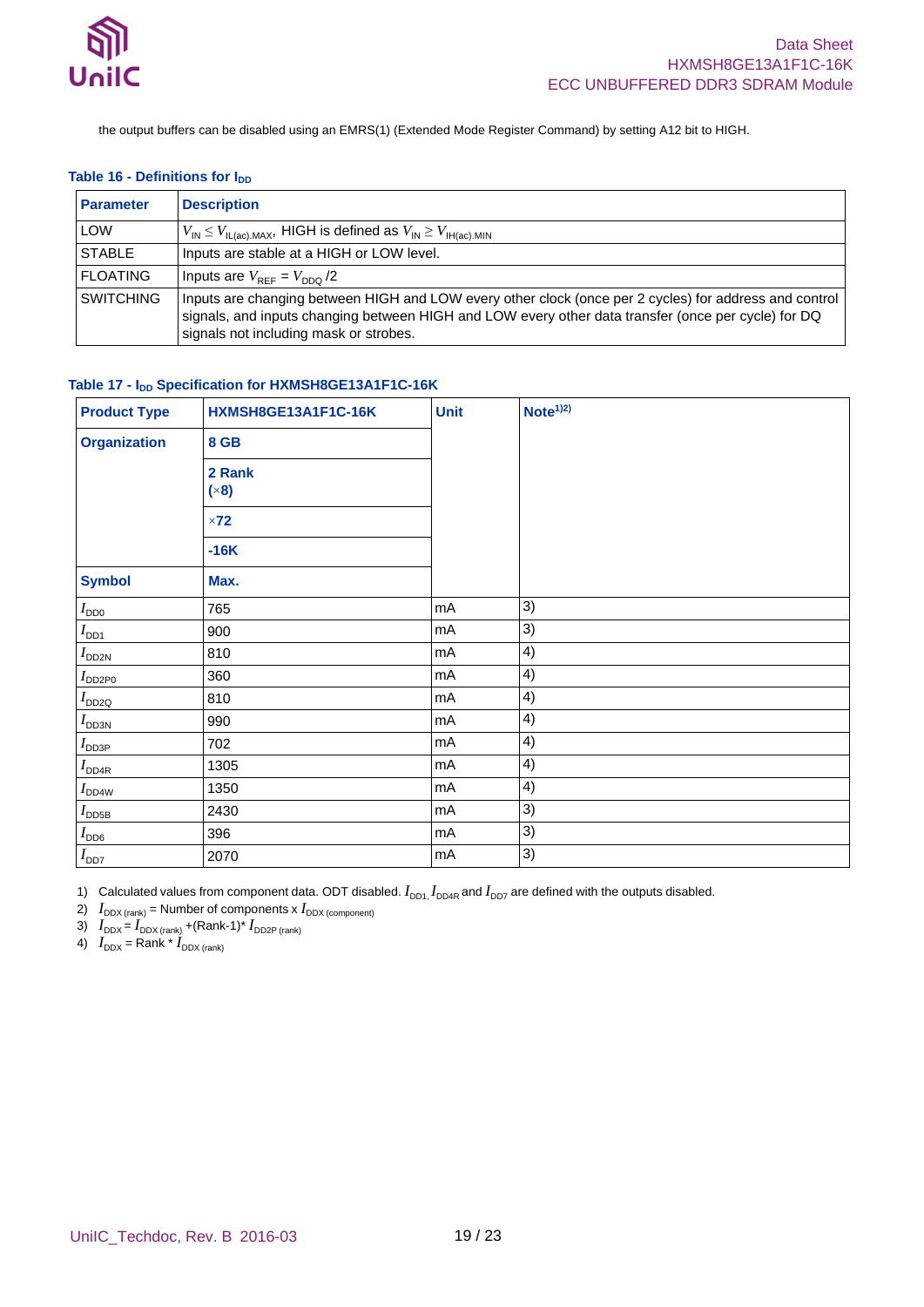

 $\circ$ 

## <span id="page-19-0"></span>5 Package Dimensions

### <span id="page-19-1"></span>**Figure 1 - Package Dimensions**



 $\underbrace{\hspace{1cm}\textcolor{black}{\alpha\textcolor{black}{\textcolor{black}{\alpha\textcolor{black}{\textcolor{black}{\alpha\textcolor{black}{\textcolor{black}{\alpha\textcolor{black}{\alpha\textcolor{black}{\alpha\textcolor{black}{\alpha\textcolor{black}{\alpha\textcolor{black}{\alpha\textcolor{black}{\alpha\textcolor{black}{\alpha\textcolor{black}{\alpha\textcolor{black}{\alpha\textcolor{black}{\alpha\textcolor{black}{\alpha\textcolor{black}{\alpha\textcolor{black}{\alpha\textcolor{black}{\alpha\textcolor{black}{\alpha\textcolor{black}{\alpha\textcolor{black}{\alpha\textcolor{black}{\alpha\textcolor{black}{\alpha\textcolor{black}{\alpha\$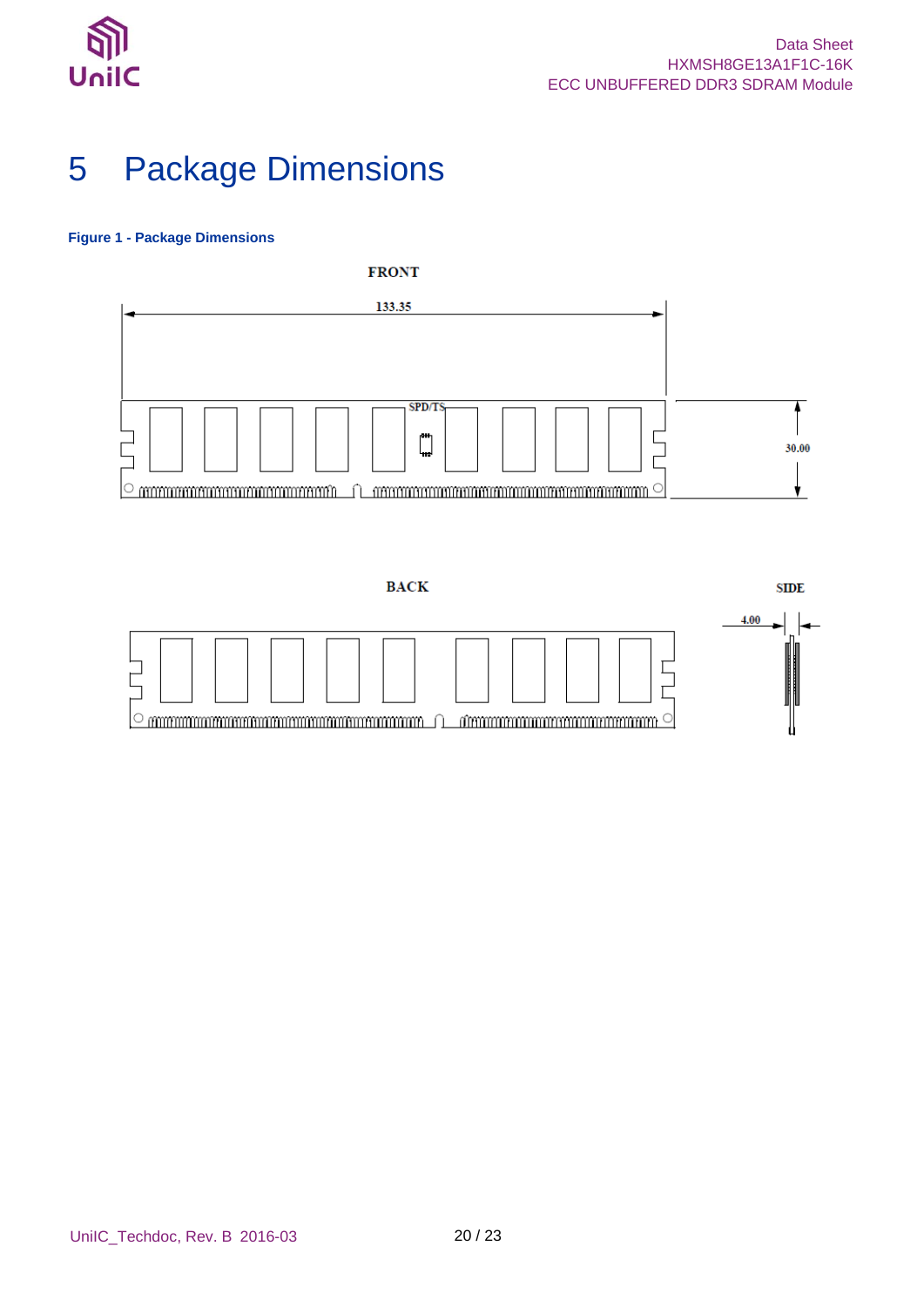

# <span id="page-20-0"></span>List of Figures

|--|--|--|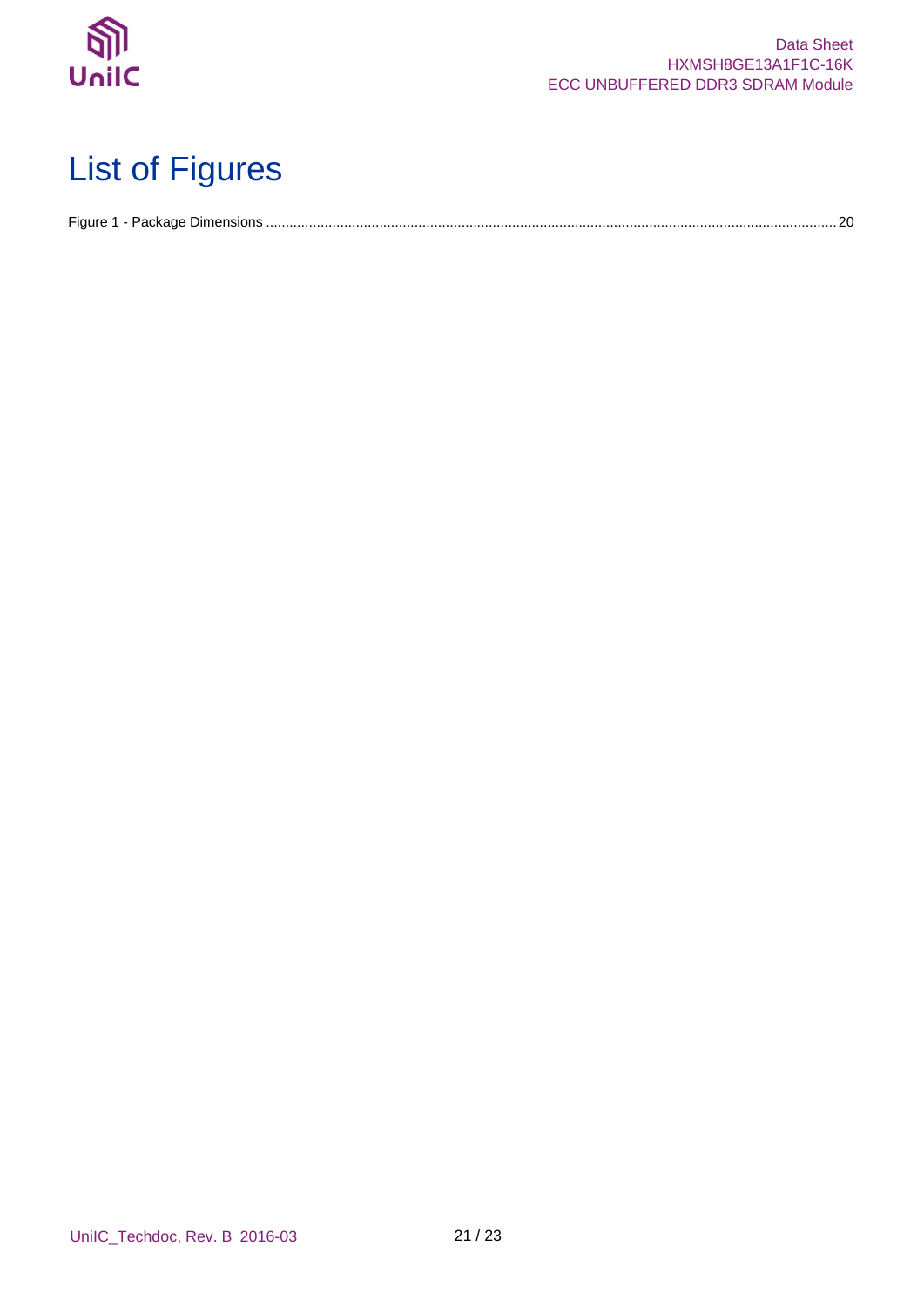

# <span id="page-21-0"></span>**List of Tables**